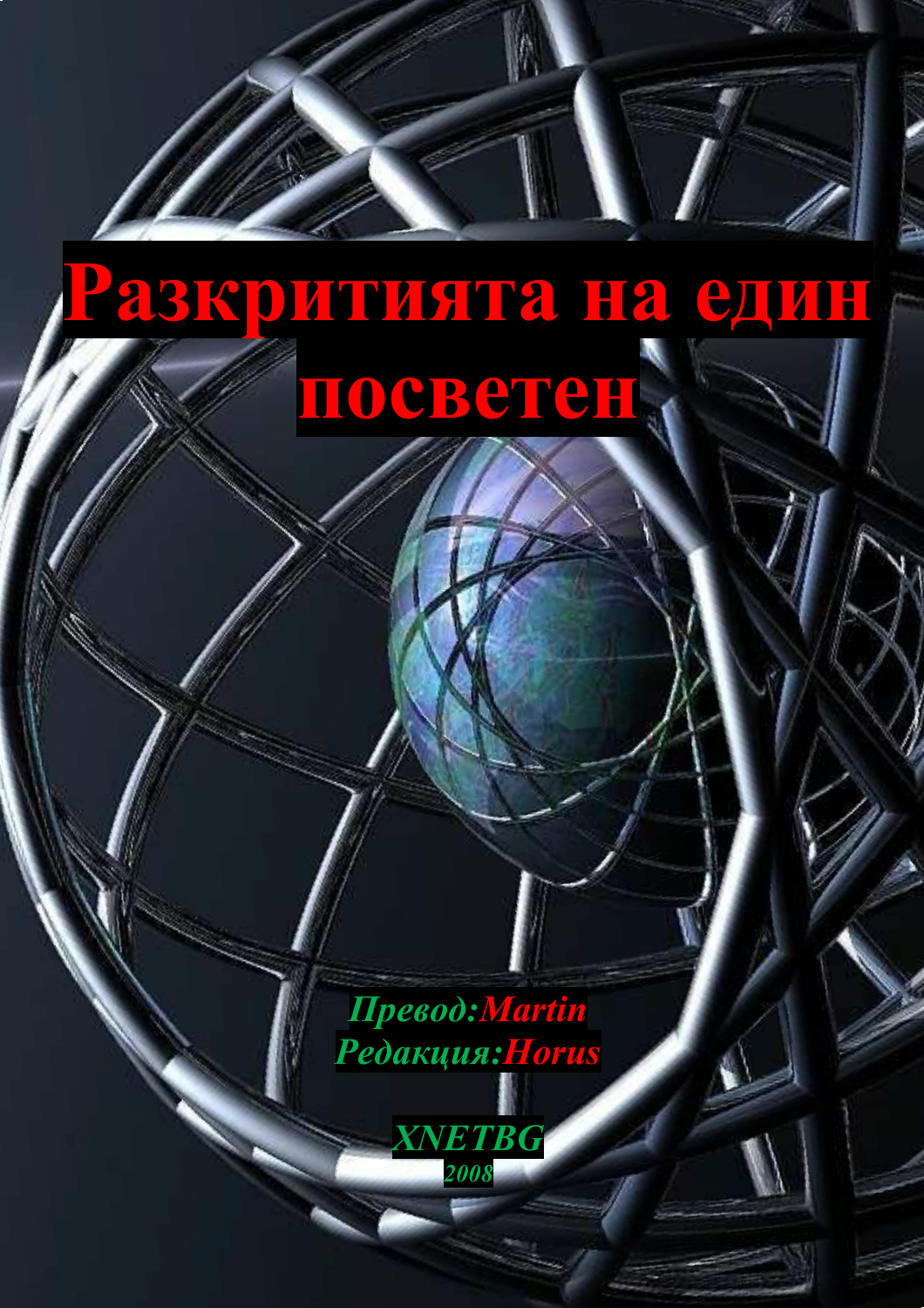# Разкритията на един посветен

Нещо изключително се случи в един форум, в продължение на няколко дни и предизвика голямо оживление на определени места в интернет. Човек с прякора "Посветен" заяви, че е от доминираща кръвна линия и позволи на хората от форума да го попитат всичко, което поискат. Първоначално изглеждаше като поредната интернет-измама, някои неангажиращи въпроси бяха последвани от неангажиращи отговори. След това обаче, нещата започнаха да се променят драстично. Всеки, който мислеше логично, осъзна че отговорите, които Посветения даде бяха така конструирани, че да провокират задаването на въпроси, които да достигнат самото ядро на материята. Първите няколко въпроса от страна на Посветения бяха като: "Сигурен ли си, че живееш на планетата, на която си мислиш, че живееш?", което накара хората да реагират по различен начин от този преди това. Отговорите, които този човек започна да дава, показаха дълбоки познания по философия, история, метафизика, религия, магия, политика; изразени по изключително иновативен начин и провокиращи питащия сам да даде някои от отговорите. Поразяващото е, че Посветения отговаряще на тези въпроси за отрицателно време, като имате предвид, че темите са от различно естество, а някои задълбочени и епични отговори бяха давани за минути. На човек му е странно как ставаше това.. Сору/Paste от друг форум? Проверих щателно, но изречениета, които той използваше, не можеха да се намерят никъде в интернет. Както един човек отбеляза, това беше нещо повече от случаите на обичайните заподозрени, правещи си шеги. Някои хора започнаха да се изнервят, други пък бяха заинтригувани и всичко това доведе до диалог, в който толкова много беше казано, в това число от задаващите въпросите членове на форума, че може да бъде изследвано с години. Звучи трудно за вярване? Прочетете!

 $x^2$   $x^3$ 

# $9/24/2005$

#### Изявление на Посветения:

Член съм на фамилия от елита, който вие презирате... задайте ми въпрос и ще ви отговоря накратко.

Зашо?

Защото мога.

**Въпрос** $(B)$ :

"Какво означава "фамилия от елита"?

#### $Om$ *говор*  $(O)$ :

Това е изразът, който повечето използват.

Фамилии, които за дълъг период от време са управлявали хора, които не са част от тези кръвни линии.

#### $B:$

Какво е мнението ви за "петролния пик"?

 $\boldsymbol{\theta}$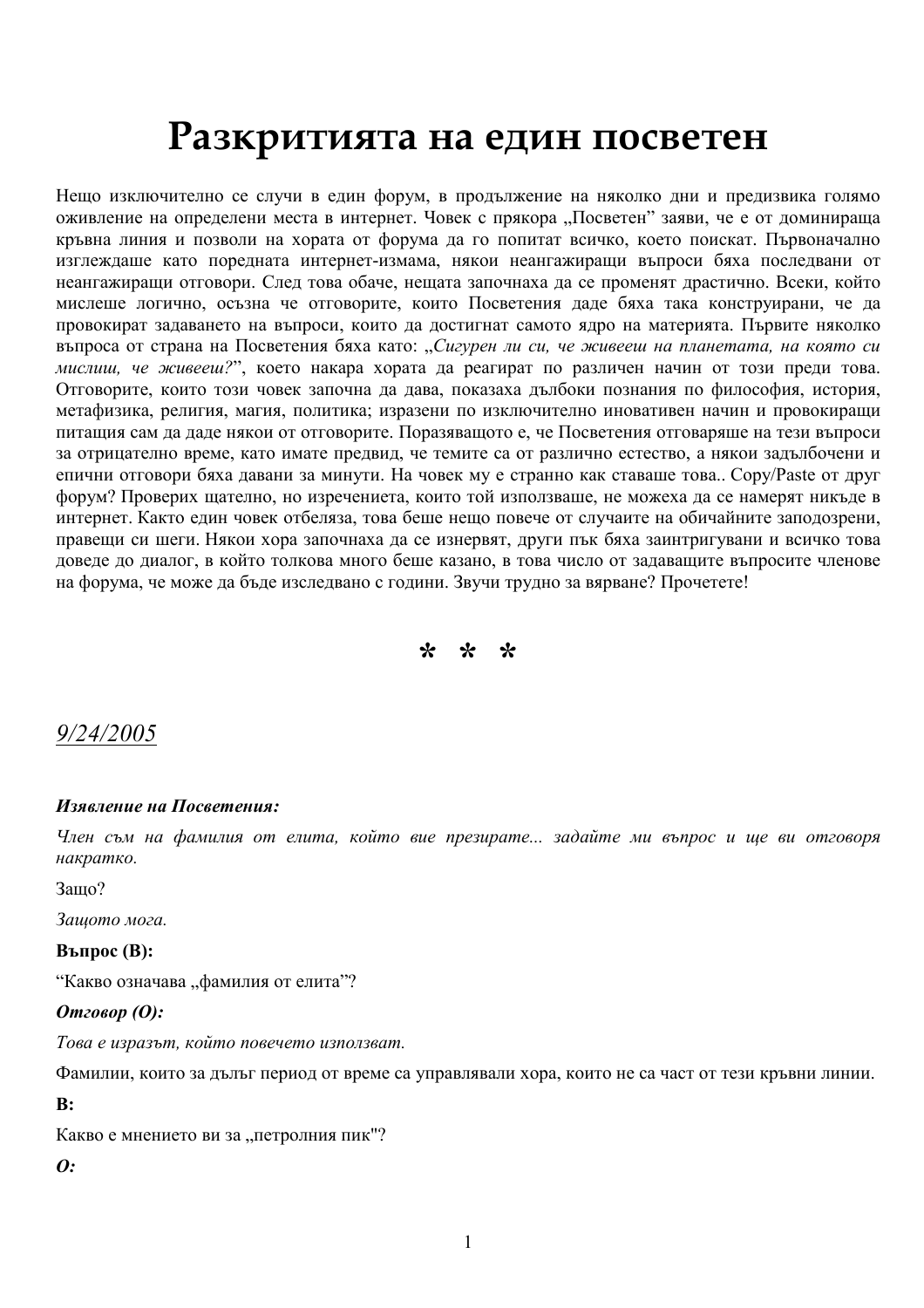В определени кръгове се знае, че петролът се възстановява.

Земята произвежда повече петрол/газ, отколкото се използва и вярвате или не, това е естествен процес. "Колкото повече взимате, толкова повече се създава, за да се поддържа балансът".

Изучавайте пчелите и начина, по който те произвеждат мед и ще разберете. На всичкото отгоре има много места с големи количества природни ресурси, които не са докосвани.

 $\mathbf{B}$ :

Какви общи черти споделят кръвните линии?

И правил ли сте някога секс с дете?

#### $\boldsymbol{\Omega}$ :

Разберете, че кръвните линии са били избрани да управляват, те не са се появили просто така от въздуха.

Душите, които се инкарнират в тези кръвни линии, които управляват, са доведени тук от Вселенския закон

Друго не си заслужава да се споменава.

Вторият въпрос показва, че четете прекалено много Айк – той е инструмент, който бива използван.

Но на въпроса, не.

#### $\mathbf{R}$ :

Съжалявам, но никой не ме, и няма да ме управлява!

#### $\boldsymbol{\theta}$ :

Една стара приказка: Перфектният роб е този, който казва "Аз не съм роб".

Това е както алкохоликът, който казва, че не е алкохолик, поради което той винаги ще бъде алкохолик.

Улавяте ли нишката?

 $\mathbf{R}$ :

Къде елитът държи свои хора с ментални увреждания, предизвикани от кръвосмешения?

 $\boldsymbol{\Omega}$ :

Мит е, че кръвосмешенията винаги предизвикват проблеми.

Ако двама души, които се възпроизвеждат, са носители на гени, които са с по-добро качество от това на останалите...

#### $\mathbf{B}$ :

Защо ни позволявате да се размножаваме като плъхове, ако популацията е това, което чувствате, че ви заплашва?

#### $\boldsymbol{\Omega}$ :

1. Не сме позволявали това, имате повече сили, отколкото предполагате.

2. Популацията не ни заплашва по никакъв начин, това е още един мит.

#### Въпрос от собственика на форума: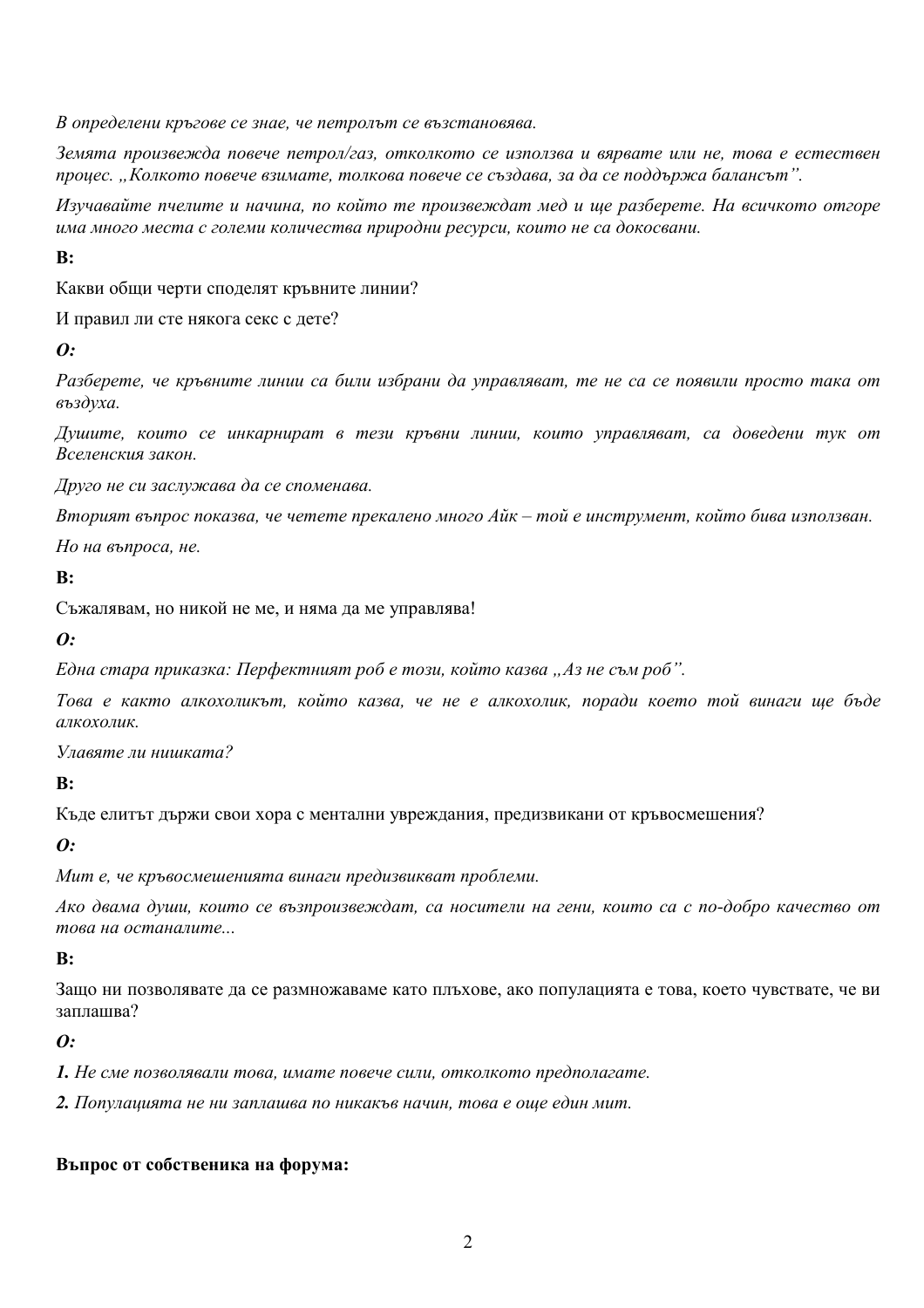Любопитен съм, какво мисли член на елита за GLP (Настоящия форум).

И така, какво мислите?

 $\boldsymbol{\theta}$ 

Колкото по-разделени са хората, толкова по-лесно е да бъдат управлявани.

Да ги накараш да вярват, че имат в ръцете си меч, който им дава мощ и ги прави способни да се борят срешу "Тъмните сили", докато това е просто клечка за зъби.

Трябва да бъдете много внимателни на кого давате този въображаем меч, Trinity.

Знаете ли, че не само изречените, но също и написаните думи имат определена вибрация, която оказва непосредствено влияние?

И аз бих казал, че голяма част от написаните думи тук не помагат на каузата, за която си мислите, че се борите.

 $\mathbf{R}$ :

Какви са религиозните ви възгледи?

 $\boldsymbol{\theta}$ :

Религията е създадена от "нас".

Властващите в момента религии са едно от нешата под тотален контрол.

Не съм много компетентен по този въпрос, но християнството/юдаизма/будизма са леко остарели, да се изразя така.

Има зрънце истина, но то се дави в море от извращения... ако имаш късмет, то ще изплува.

В какво вярваме ние, няма никакво значение, всичко се върти около Вселенския закон, на който сме проводници.

 $\mathbf{R}$ :

А какво ше кажете за световната икономика?

 $\boldsymbol{\theta}$ :

Едно от нещата, в които конспиративните теоритици са прави, е че тя се базира на пари, които не съществуват, никога не са съществували и няма да съществуват.

Тези, които притежават банките, притежават също медиите и политишите, така че можете да си представите начина, по който те искат да ви убедят да повярвате.

 $\mathbf{R}$ :

Кога житото ше бъле отсято от плявата?

Искате ли да се отървете от житото и да оставите плявата за ваши роби?

И ако да, кога ще стане?

(Писна ми от фалшиви дати - моля, бъдете честен този път!)

 $\boldsymbol{\theta}$ :

Знам със сигурност, че няма край на времето, поне не както се описва в религиите, медиите и т.н.

Никога не се е предвиждало това място да свърши, не и по начина, по който се описва.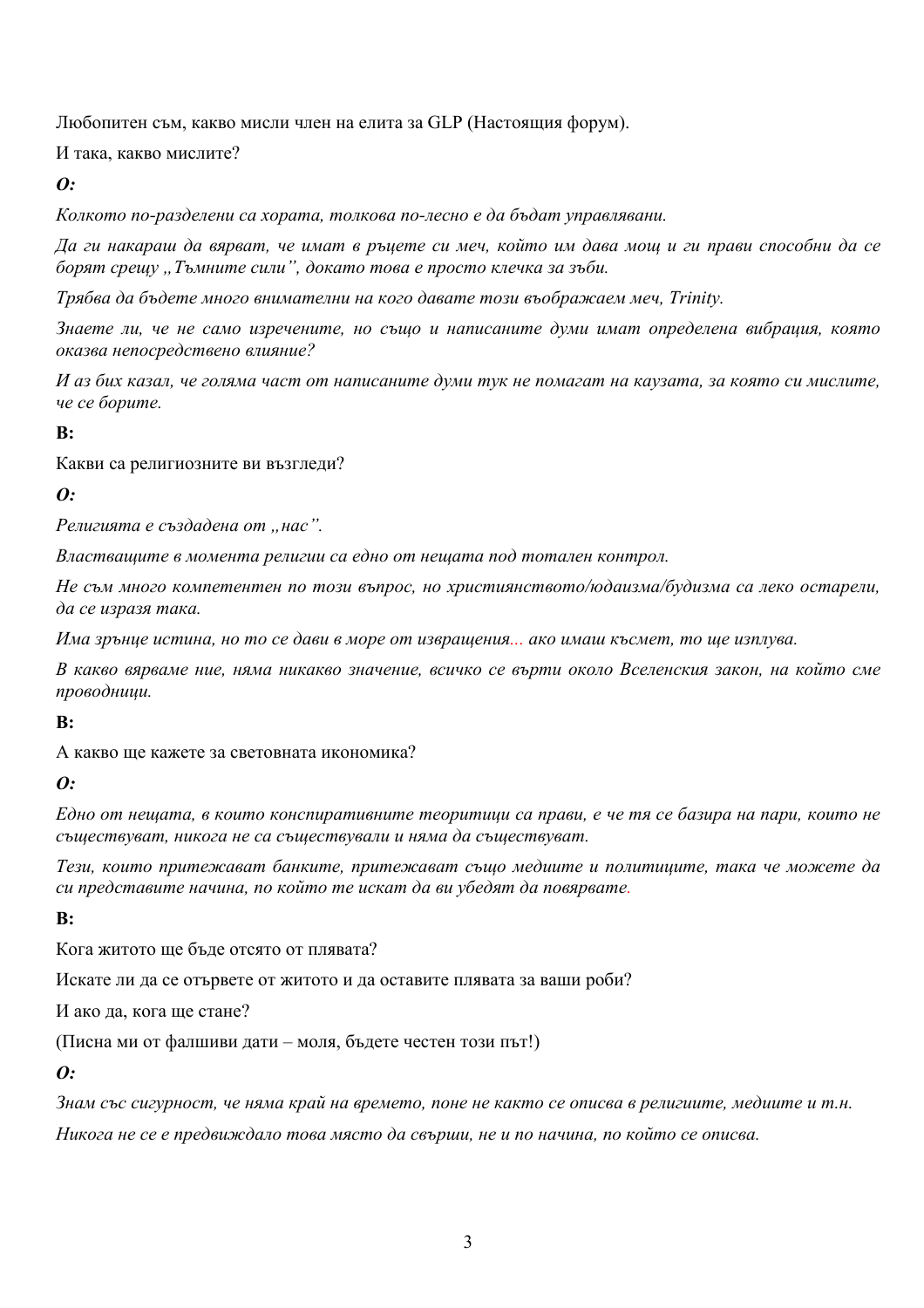Ше има време, в което всеки ще бъде освободен, но това няма да е масово събитие, а ще става един по един... работете върху себе си.

 $B:$ 

Любопител съм защо елитът не изпълнява управленски функции? Той изглежда по-скоро като паразитиращ на гърба на обществото.

 $\boldsymbol{\Omega}$ :

Една риба в океана не може да види птишите, които летят в небето.

 $\mathbf{R}$ 

Участвал ли сте вие, или някой от фамилията в окултен ритуал и ако да, каква е била същността му?

 $\boldsymbol{\theta}$ 

Ритуалите имат значение, което не може да бъде разбрано от повечето.

Те са осъществяване на връзка с по-висши същества, управляващи тази реалност.

Ние си вършим работата.

 $\mathbf{R}$ :

Трябва да кажа, че вашият Вселенски закон разказа играта на тази планета и на хората доста успешно!

 $\boldsymbol{0}$ :

Селяните като вас не разбират, че вие направихте това и никой друг. Между другото, с това изказване удължихте престоя си на Земята с още един живот... моите съболезнования.

 $B:$ 

Често ли посещавате Бохемската гора и често ли участвате в церемонии и жертвоприношения в чест на Молох... секс с мъжки хомосексуални проститутки, оргии и т.н.?

 $\boldsymbol{\theta}$ 

Тези и подобни на тях места са предназначени за политишите и медиите, те са задължителни.

Понякога кръвна линия ше присъства, но няма да участва в тези актове – това не са ритуалите, които правим.

#### Коментар от Посветения:

Accidental Stoner,

Това бяха много въпроси.

На повечето бих отговорил с да, на някои с не.

Не вярвайте на всичко, което "гурутата" казват за нас и ще бъдете добре.

 $\mathbf{R}$ :

Отчитате ли преобладаващият успех на фамилии от организираната престъпност като провал на вашата обща воля?

 $\boldsymbol{\Omega}$ :

Те не са там без причина.

Въпреки това не са толкова успешни, колкото изглеждат, те са свършени.

 $\mathbf{R}$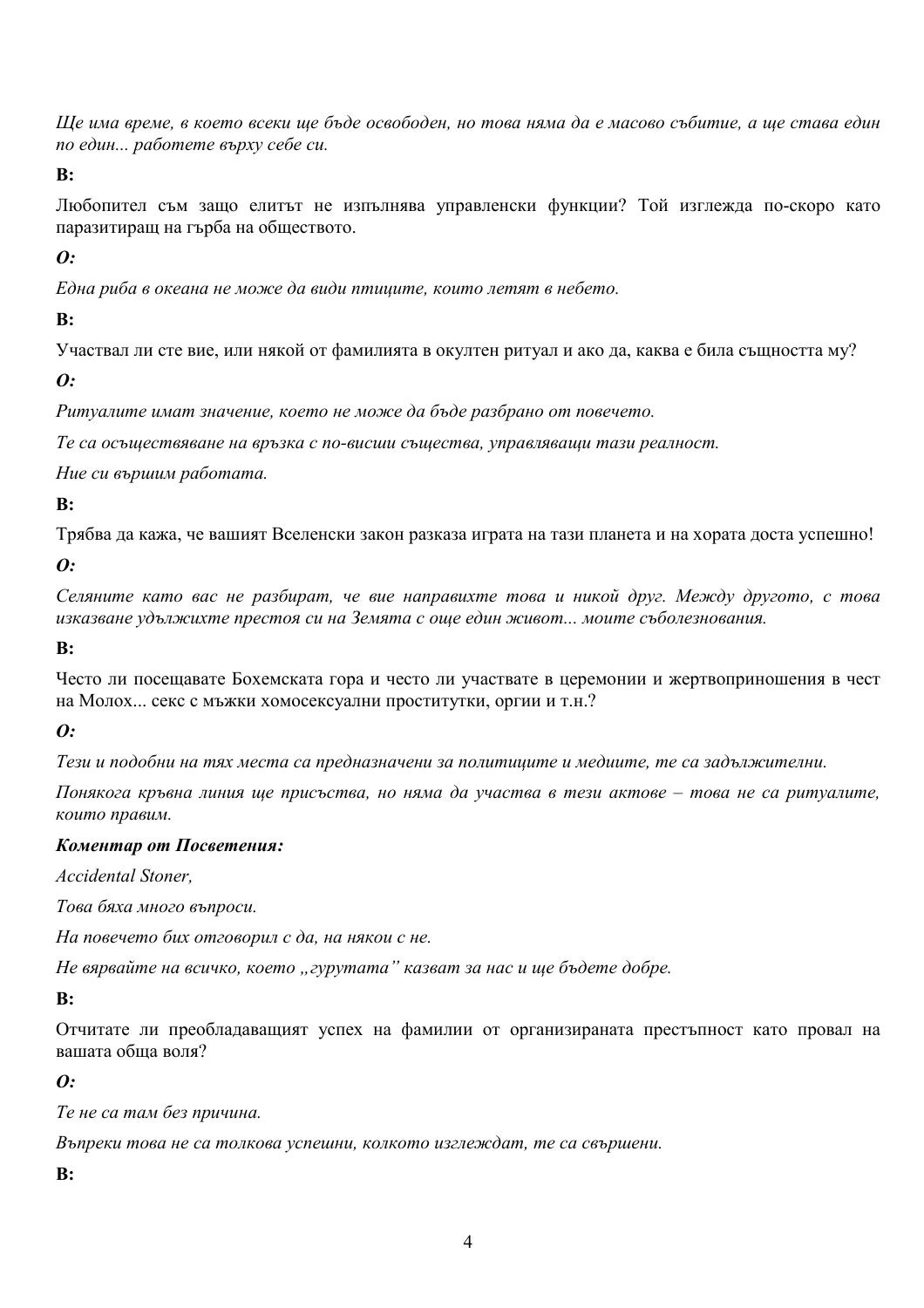Защо продължавате да се опитвате да контролирате масовото съзнание чрез разпространяване на страх по всеки възможен начин?

Защо не направите знанието свободно - така, както е замислено да бъде преди много години, писменият свят разгръща силата на истината.

Мечът бе даден на "овцете" и скоро ще настъпи денят на преброяването.

Не вярвам в никакъв Закон на вселената или йерархии, ние всички сме равни в очите на създателя и поради това всеки трябва да отговаря за постъпките си навреме

Смирените сега са наследници на Земята, моля се за вас.

#### $\boldsymbol{\theta}$ :

Ако такава беше целта, това щеше да бъде направено незабавно.

Не разбирате какво наистина представлява светът, в който живеем.

#### $\mathbf{R}$ :

Нямам въпроси. Искам обаче да заявя нещо.

Дойде времето за преброяване.

#### $\boldsymbol{\theta}$

 $He$   $\rho$ 

#### $\mathbf{R}$ :

Най-добрият роб е този, който се мисли за свободен.

... в края на краищата всичко е въпрос на гени, нали?

Какво мислите за самоклонирането?

Вярно ли е, че планетата е изпълнена с фалшиви врагове и съюзници?

#### $\boldsymbol{\theta}$ :

Това е начинът, по който стават нещата поначало... относно робите.

Ако четете внимателно, ше разберете.

На последния въпрос отговорът е да, няма истински съюзници или врагове.

#### $\mathbf{R}$

Ако наистина сте този, за когото се смятате, тогава ще знаете, че вие и вашия род сте в голяма опасност. За кратко сте тук и тези, към които приналлежите, и които са във вашето постранство, както казваме ние, вече го знаят!

Представям си, че са много заети точно в този момент. Но разбира се, трябва да запазите самообладание, дори когато знаете, че битката, която водите, е предварително обречена на загуба.

Лично аз ще бъда много щастлив да доживея този ден... той ще настъпи по-скоро, отколкото вие смятате:)

#### $\boldsymbol{\theta}$ :

Няма край на времето.

Преди време, хората почти докараха нешата до там и тогава ги сполетяха беди... какво виждате  $ceza?$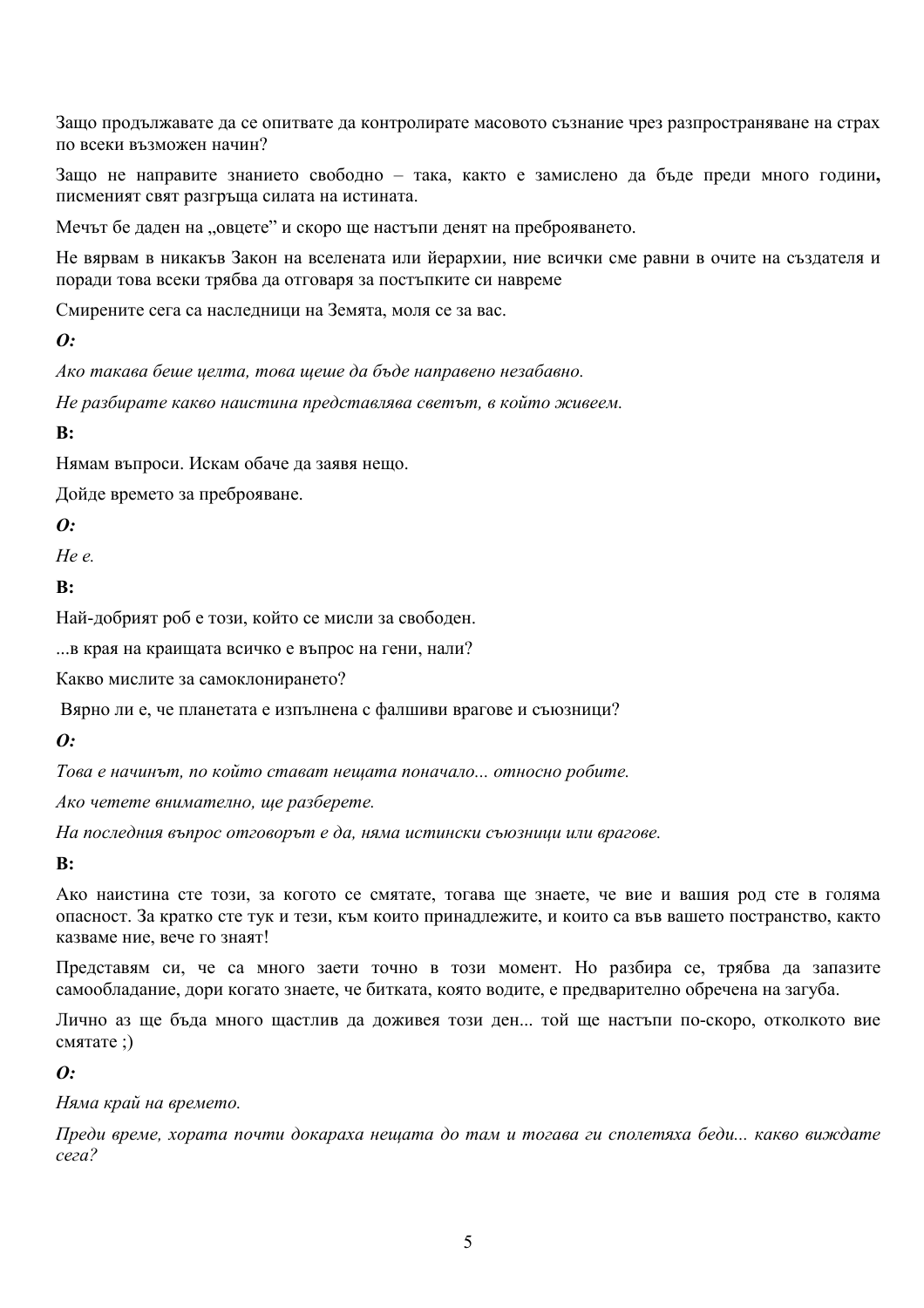Наистина ли живеете на планетата, на която си мислите, че сте?

 $\mathbf{R}$ 

"По-висшите същества, контролиращи тази реалност" – служите ли им? С какво име ги наричате? Виждал ли сте ги някога? Къде се намират?

**O**:

Те проникват навсякъде и са добронамерени.

 $\bf B$ :

Пропуснахте въпроса ми за Пентагона, това означава ли, че няма да отговорите?

 $\boldsymbol{\theta}$ :

Има ли значение какво го удари?

 $\mathbf{R}$ :

Прекалено много измъквания от въпроси.

 $\boldsymbol{\Omega}$ :

Не съм подписал договор, гласящ, че трябва да отговарям на всичко.

Някои въпроси не се нуждаят от отговор, а други не означават нишо, дори да си мислите обратното.

Ще се върна утре.

# $9/25/2005$

#### Изявление на Посветения:

Колко странно, че някои от вас, които говорят за любов, светлина и мир, са същите, които две изречения по-късно ругаят и говорят за убийства на други, самодоволни от убедеността си, че това ше е скоро.

Сигурни ли сте, че сте на "добрата" страна?

И коя е Наташа?

За тези, които са малко по-умни – питайте и ще ви отговоря по начина, който избера.

Преди да зададете въпрос, насилете се и се опитайте да помислите извън рамките и ограниченията. които другите са създали у вас... задайте истински въпрос, за който сте мислили, формулирайте го в детайли.

Относно останалите, ако успеете да се отървете от ругаенето, омразата, фанатизма и предубежденията (които са базирани на невероятната мъдрост на вашите гурута), това ще покаже, че сте на малко по-високо еволюционно стъпало от обичайното.

Няма да отговоря на всички въпроси – понякога, зашото просто е очевидно, ако помислите, че на тях или на части от тях вече е отговорено. Друг път, защото просто нямам задължение да го направя.

 $B:$ 

Бил Гейтс по-високо в йерархията ли е от вас?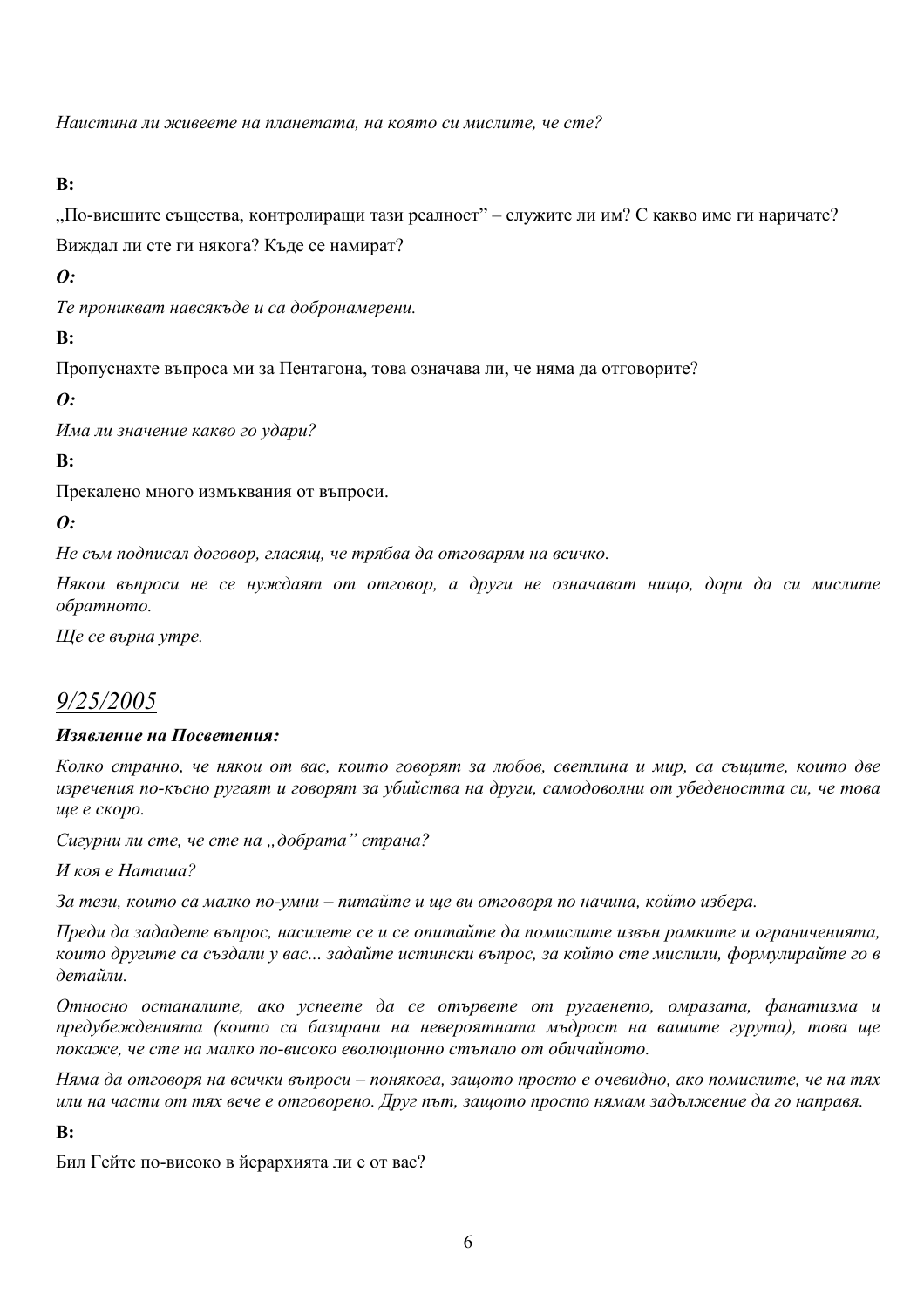Ами кралица Елизабет?

Арабин ли сте?

Можете ли да контролирате петрола вместо арабите?

 $\boldsymbol{\theta}$ :

Тези, на които знаете имената, не са истинските кръвни линии, както ви е било казано от теоритишите.

Те не са тези, които поръчват музиката.

Тези, които споменахте, просто правят това, което им е казано, по начин, по който им е казано.

Няма значение от каква раса съм, това не оказва влияние на нищо.

Петролът е вече под пълен контрол, както всички природни ресурси.

 $\mathbf{R}$ :

Защо визуализацията работи?

 $\boldsymbol{o}$ :

Тя не работи за всички, човек трябва да достигне определено ниво на духовно развитие. Това означава да живее по стриктни правила, които да прилага върху всичко, което прави в живота. Повечето хора нямат дисциплината, необходима за достигането на такова ниво.

Някои тук твърдят, че са достигнали това ниво, но аз знам, дори без да са ми известни никакви факти за техния живот, че те са много по-далеч от това, отколкото си мислят.

"Визуализацията" работи, защото тя е съществена част от процеса на творене в тази материална вселена.

Вселената е живо същество, което използва своето съзнание, за да твори и съществата, които създава, могат да имат същата сила в определени граници.

 $B:$ 

Кой използва Айк? И, по-добрият въпрос е, защо?

 $\boldsymbol{0}$ :

Айк има свое ядро от истина, която се опитва да разпространи.

Каквото той не осъзнава, е че това всъщност работи срещу него.

Частта с рептилиите беше посята чрез агенти, работеши за кръвните линии. За период от 7-8 месеца, той беше бомбардиран с "жертви", свидетели на рептилианска трансформация, сатанистки ритуали и пр.; по такъв начин, че той да не може да не повярва.

Понякога "свидетелите" бяха водени при него по няколко пъти на ден, в зависимост от местонахождението му.

Други като Айк (и има много повече от тях, отколкото си представяте) са били захранвани с подобни истории.

Аз наистина не съм рептилия.

Въпросът "защо?", не се нуждае от отговор.

#### $\mathbf{B}$ :

Злравейте. Посветен!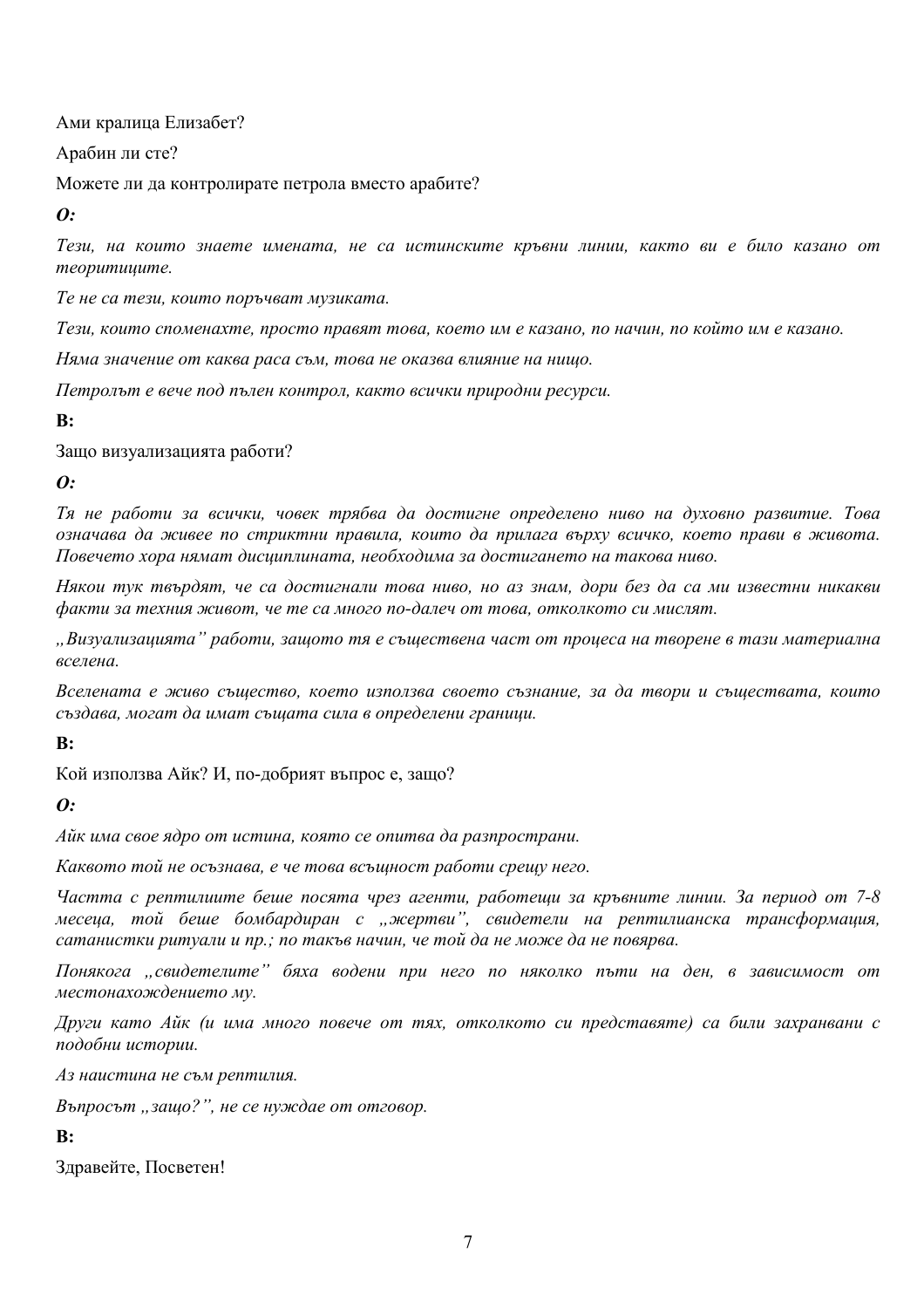Част ли сте от Вселенското братство? Себе си ли сте? Или част от манипулиращите Матрицата? Будните умове биха искали да знаят, поне аз съм напълно объркан. Казвате, че ние ви презираме, но аз не мога да си представя презиране на същност от Вселенското царство.

След това, държите се като част от "Елитните кръвни линии" на Земята, но какво общо имат те с духовния свят? Тук отново съм объркан. Може ли да внесете яснота? Просто, какво Е Елитът, когото казвате, че презираме, и който очевидно държи всички "скрити козове"???

полпис.

Sammie

#### $\boldsymbol{o}$ :

Объркан сте, защото сте приел версията на другите за "истината" и мислите, че имате визия за обшата картина, но това, което казвам, разрушава голяма част от нея.

Има грешно разбиране относно кръвните линии... определено въпросите, които се задават тук, доказват това.

Но има причина за това и тя обслужва важна цел. Ние манипулираме този свят само доколкото ни е позволено от Вселенския закон.

Ние ви снабдяваме с инструментите и след това зависи от вас да определите начина, по който ще ги използвате.

Те могат да бъдат използвани по вреден начин, но никой не ви принуждава да ги използвате по такъв начин... вие сами избирате.

Така че презирането на тези, осигуряваши ви инструментите, които вие доброволно избирате да опорочите, е нещо като опит за прикриване на следите от ваша страна.

Получавате това, което заслужавате, това е начинът, по който вселената работи.

Ние изпълняваме дълга си, правете го и вие.

#### $\bf{B}$

Има много стара мисъл, незаписана в съвременната история, че "дяволът не знае, че е дявол... той мисли, че е Бог."

#### $\boldsymbol{\theta}$ :

Невярно.

Това всъщност показва, че хората, които се борят със "злото", всъщност се борят с "доброто".

 $\mathbf{R}$ 

"Не разбирате това, което този свят наистина представлява".

Може ли да обясните по-подробно това ваше изказване?

#### $\boldsymbol{\theta}$ :

Само ако формулирате въпроса и разберете, че определени въпроси имат нужда да бъдат отговорени от самите вас, в противен случай те нямат смисъл.

#### $\mathbf{R}$ :

Следващия път няма да се върна на вашата планета.

Нека ви е ял

#### $\boldsymbol{\theta}$ :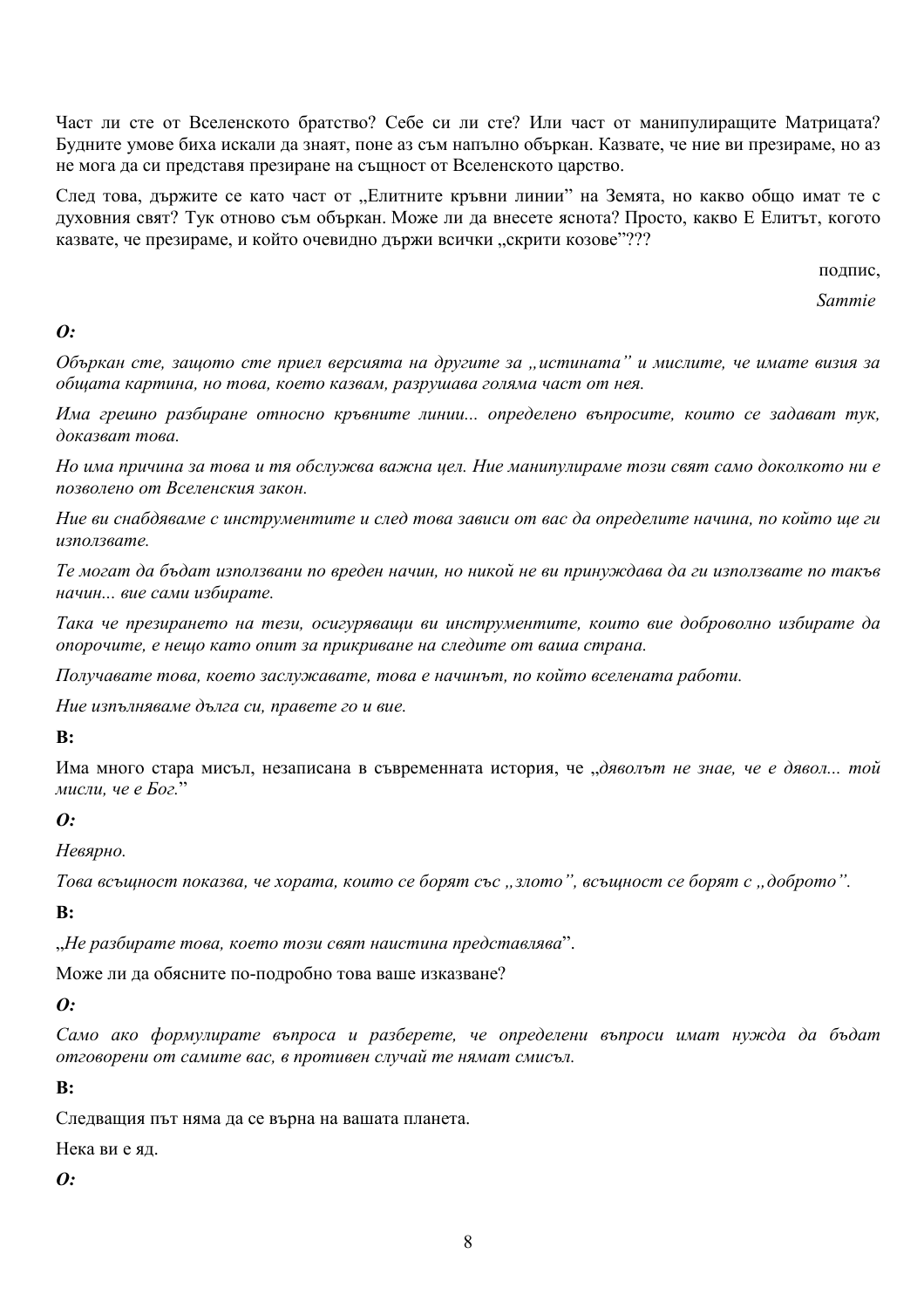Какво ви дава впечатлението, че имате думата по този въпрос?

#### $\mathbf{R}$ :

Каква е причината, поради която дойдохте на тази планета?

#### $\boldsymbol{\theta}$ :

Почти същата като вашата.

#### $\bf{B}$ :

Кои "елитни" фамилии са достатъчно добре известни, за да бъдат "презирани"?

Dubya, ти ли си това?

 $\boldsymbol{0}$ :

За да изясним това веднъж завинаги... семейство Буш не са кръвна линия... всъщност те са част от вашия вид и искат да бъдат обожествявани от него.

Ше обобшя отново накратко – тези, които притежават добре познати лица или имена не са преки кръвни линии.

Те не са твориите и командващите, те просто правят това, което им се казва.

Буш, Клинтън, Шарон, Арафат, Хитлер, Далай Лама, Мандела, Блеър, Гор, Чавес, Ганди, Кенеди, Ленън, Дилън, Айншайн, Микеланджело, папите, Цезар, Аристотел, Херодот, Ехнатон.

Те всички действат или са действали според нарежданията.

Тези хора, които жадуват за признание и възхвала от страна на вашия вид, дори не биха били допуснати в една стая с някои от хората, с които съм свързан.

#### Въпрос от собственика на форума:

Посветен,

вместо да им дам меч (или клечка за зъби), аз им давам лист и химикал. Както казахте, думите имат вибрация и влияние.

И въпреки, че много от написаните тук думи противоречат на единното съзнание, някои звучат правдоподобно.

Ако бяха по-малко думите, щеше ли да има по-голямо значение?

Наскоро един мой приятел ме попита:

"Какво правиш, когато водиш в играта?"

Това изглеждаше като въпрос, който може да се приложи и във вашето положение.

Моят отговор беше: "спасяваш толкова, колкото можеш".

Любопитно ми е да разбера, какъв е вашият отговор?

#### $\boldsymbol{\Omega}$ :

Ако има бързо действие, това вече не е текст и перо, а меч – въображаем, но все пак меч.

И той не действа по начина, по който си мислите, че действа.

Казвате, че повечето противоречат на единното съзнание и това е вярно, всъщност всички противоречат.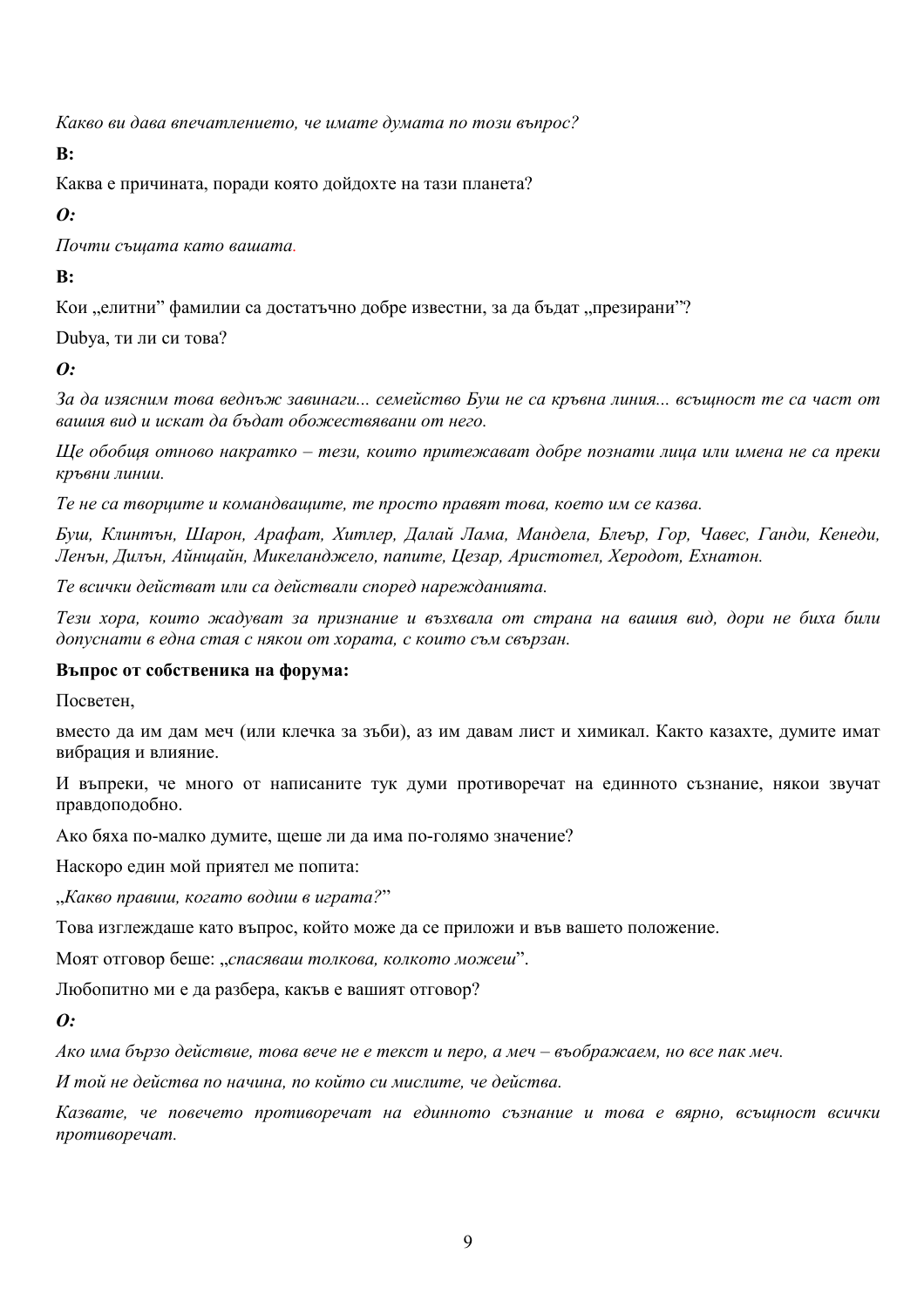Не можете да имате два противоположни типове същности по едно и също време и на едно й също място, без значение, че имат един и същ източник. Което означава, че една от двете не е налична тук. Трябва ли да ви казвам кое от двете е?

Относно дирижирането на играта.

Как човек разбира, че печелят играта?

Дали някой друг им го казва?

Ако победителят не е все още победител, той играе като един човек, което означава, че ще прави грешки.

Той ще мисли грешно и ще действа грешно.

Хората ще започнат да го слушат и ще усвояват грешните мнения и начина на живот... той ще направи по-лошо отколкото един кръвен род всъщност има силата да направи лично.

Това е причината "лидерите" да се съдават за тези от вас, които водите играта.

Исус от Назарет е добър пример.

Той беше създаден, този човек има много последователи, те са убивали и все още убиват в негово име  $(Bvu).$ 

Исус от Назарет не беше господар на играта, той беше марионетка, използвана в играта и все оше е сред вас, обслужвайки плана.

Така че можете да си мислите, че съхранявате толкова, колкото можете точно като него, но дали наистина го правите?

Как бих отговорил на въпроса "Какво правите, когато печелите играта?"

Шах и мат.

#### $\mathbf{R}$ :

Земята затвор ли е?

#### $\boldsymbol{\theta}$ :

Да, и дори по-лошо.

Тези, които вярват в обратното никога няма да я напуснат.

 $\mathbf{B}$ :

Сега при намалението на популацията имаме няколко беди като СПИН..., както и да е, това беше усещането ми, че "освобождаването" на подобни зарази ще е тенденция, успешно скрита в хаоса, създаден от друго събитие.

Какво ше кажете за това?

 $\boldsymbol{\theta}$ :

Няма план за редуширане на населението, това е изияло в ръцете на хората.

Обаче определени събития се разглеждат така, че все едно обслужват друга цел... погрешно схващане.

Защото то се представя като популационна редукция, което не означава, че е точно това.

Ако иелта беше редуширане на населението, тя шеше да бъде изпълнена много отдавна в рамките на няколко седмици. Всъщност обратното е по-вярно в много райони на планетата.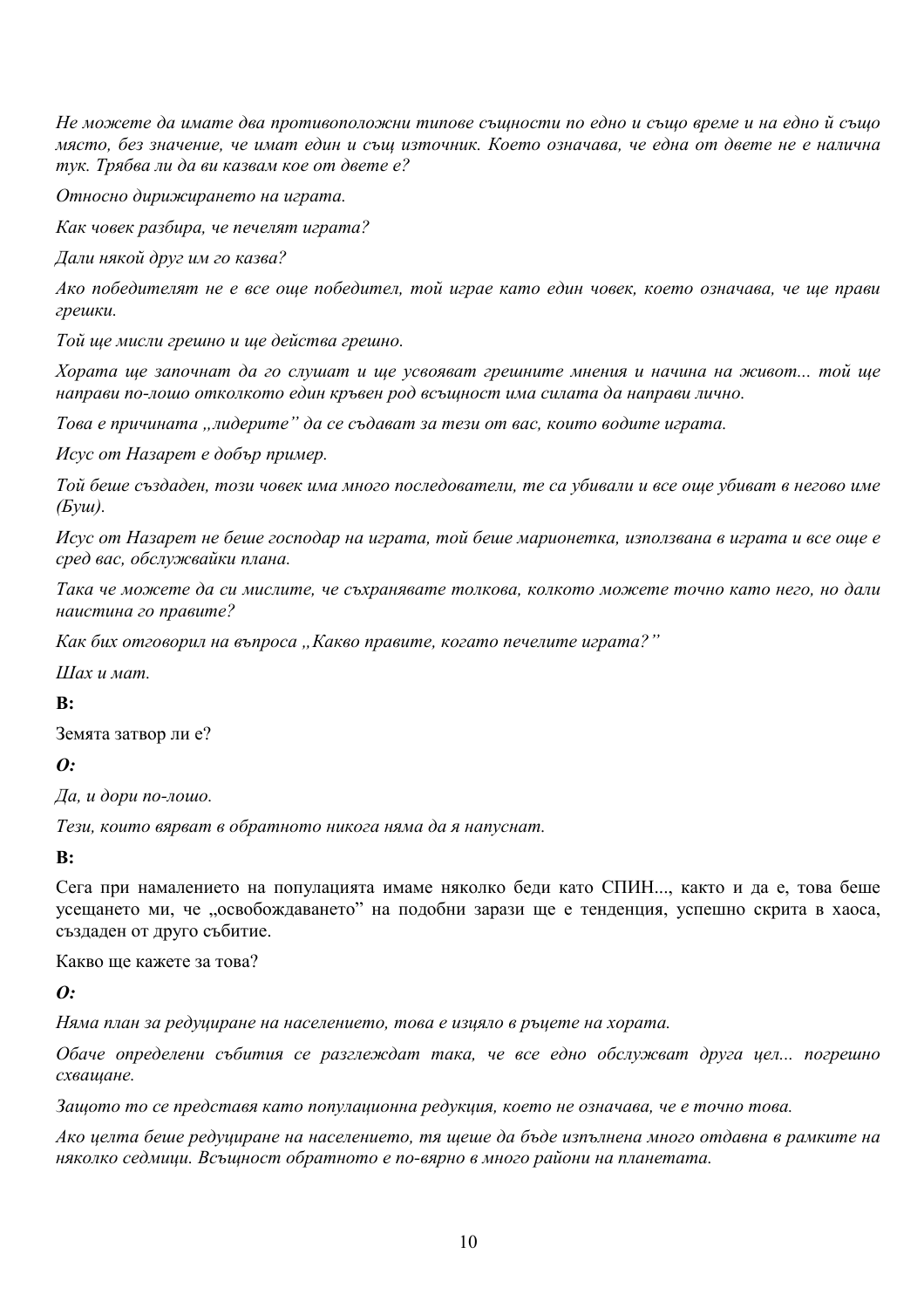Това, което казвате, може да стане, но то ще бъде направено от тези, контролиращи по-ниските нива.

Хората, които са се издигнали на по-високи нива правят това по време на ежедневните си задачи, както предполагате.

 $\mathbf{R}$ 

Съществувал ли е Яхве реално на Земята? Или е бил измислица, сътворена от фантазията на евреите по време на управлението на гърците в Палестина?

#### $\boldsymbol{\theta}$ :

Ако името на човека е публично известно, това означава, че е фабрикувано.

Яхве е представял епоха, където контролът над тълпата се е оформил.

 $\mathbf{R}$ :

Значи Мормоните са единствените, които са насочили усилията си в правилан посока. Власт и всичко това

#### $\boldsymbol{\Omega}$ :

 $He$ 

 $\mathbf{R}$ 

1) Не ви ли става лошо и да ви писва от липсата на истинска качествена музика и филми?

С вашата сила, пари, влияние защо не ги вложите в нещо наистина добро?

2) Кои са трите неща, с които е трябвало да се занимавате най-много във връзка с това да объркате плановете на някого? Неща, които са извън директния контрол на всесилните, срещу които вие трябва да се приготвите да се борите.

3) Кой притежава и дирижира шоуто на планетата Земя? Моля, избройте основните групи играчи, отговарящи на различните нива, като започнем от най-високото. Вършат работа и описания, ако не искате да споменавате конкретни имена. Пирамидална структура ли е, или има определен брой фракции, оспорващи си властта?

4) Каква е историята на сивите и все още ли са сред основните играчи?

5) От какво най-много се страхувате?

6) Коя е истинската история, която още не сте ни разказали поради това, че още не сме ви попитали?

 $\boldsymbol{\theta}$ :

1. Тези, които търсят упорито, ще намерят бисерите в музиката, всъщност те са на открито.

Не е наша задача да ви просветляваме, тя е ваша.

Ние осигуряваме инструментите, които могат да се използват по начина, който вие изберете, "добър" или "лош".

2. Нищо общо с нас, а с марионетките.

3. Формата на пирамида да, но хората забравят за подземната й част.

Върхът на пирамидата не е връх.

5. Страхът се базира на физически импулси, физическото не е важно.

 $\mathbf{R}$ :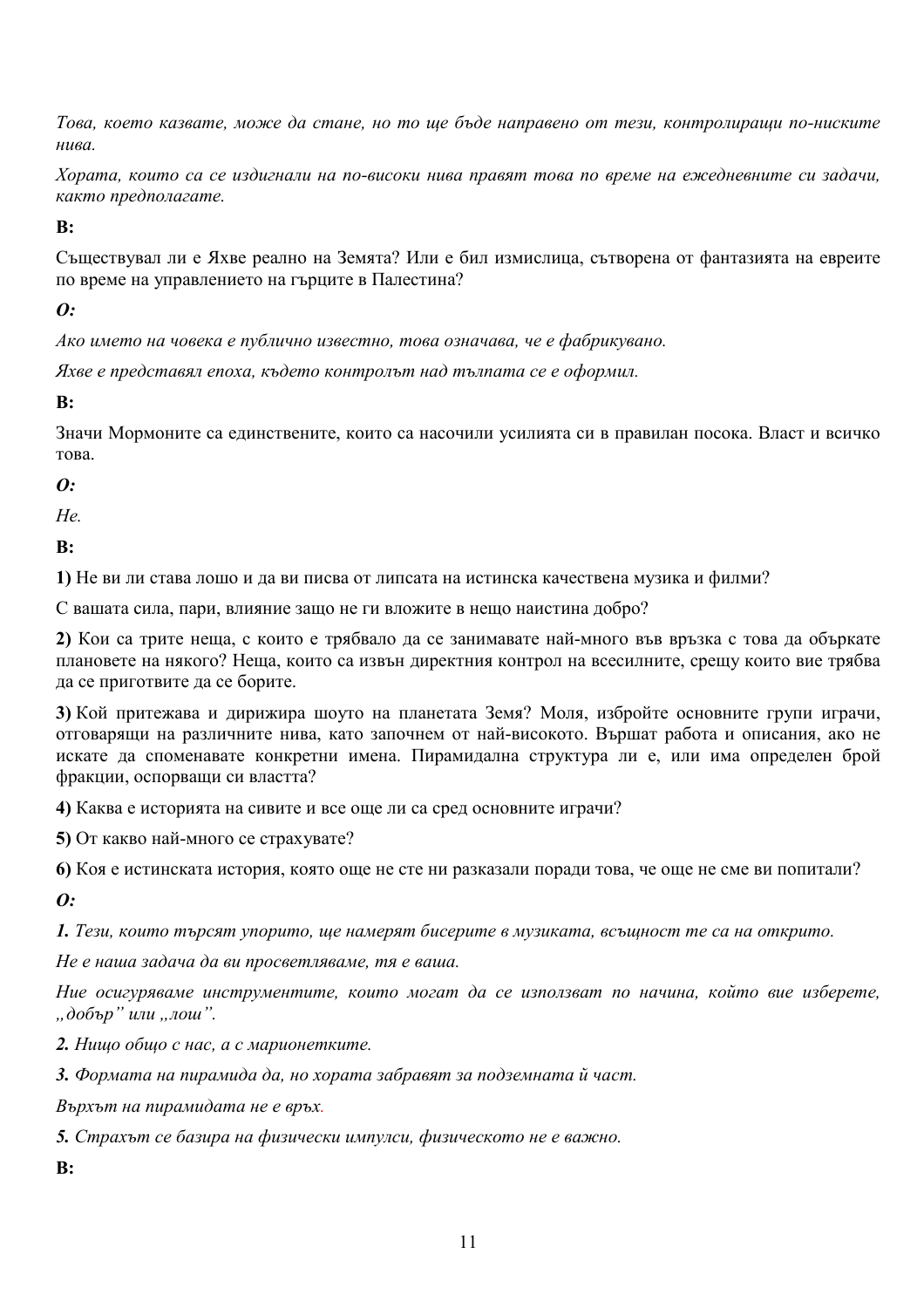Моето родословие по майчина линия води до Крал Чарлс I, но името ми е наследено от Дотто Дотти, който беше капитанът на стрелците на Крал Филипе, и който беше част от успешната акция по запазването на тайната от Меровингите и рицарите Тамплиери. Няма да дискутирам тайната, в която съм сигурен, но не разбирам защо се занимавате с тази сфера, с която се занимавате и аз се занимавам с моята сфера като резултат от това. Това не означава, че съм част от която и да било специфична кръвна линия, която е част от елита, за който говорите, но животът ми е много по-сполучлив от живота на когото и да било, когото познавам научно или професионално, независимо от икономиката (от което идва промяната след малко). Виждам илюзията навсякъде около мен.

Обяснете това, моля.

#### $\boldsymbol{\theta}$

Донякъде вече обясних това.

Вашето родословие не е каквото си мислите, че е.

Чарлс I (както и другите "крале") само играеше по свирката, както неговите сегашни наследници в политиката.

Все пак, ако има някакви следи в потеклото ви, които да отиват по-дълбоко от обикновени гени и кръв, за които знаете, тогава със сигурност ще разбирате вашето обкръжение по-добре от останалите.

Има хора, които са директно свързани, и те ще се държат по различен начин.

 $\mathbf{R}$ :

Мислите ли, че тази сегашна битка се води на две нива. Сега – на етерно. След хиляди години – на астрално, веднъж, щом хората се освободят от физическите си тела и еволюират в по-висши форми на живот, каквато е тази в астрала. Тогава, цялото шоу започва отново, с различни играчи.

 $\boldsymbol{o}$ :

Бъркате няколко различни материи с една.

Има само една битка и тя е сега, тук на тази планета и на персонално ниво...

Няма враг, който да атакувате, освен себе си.

Ако сте заети да атакувате нещо друго, губите ценна енергия и ще се провалите.

Ако се справите, тогава повече няма да има битки.

#### $\bf{B}$

Скъпи Посветен.

Вие заявихте, че имаме инструментите, с които да работим. Можете ли да ни кажете някои от тях, нещо, чрез чието използване можем да се освободим?

Вие се съгласихте, че сме на планета-затвор. Предполагам повече като зоопарк, където сме изучавани и наблюдавани. Но ако сме на планета-затвор, значи ние би трябвало да нямаме свободна воля.

Така ли е?

Благодаря!

 $\boldsymbol{\theta}$ 

Инструментите са в ръцете ви, около вас, навсякъде.

Ваша задача е да ги откриете за себе си и след това да ги използвате както намерите за добре... винаги има последствия.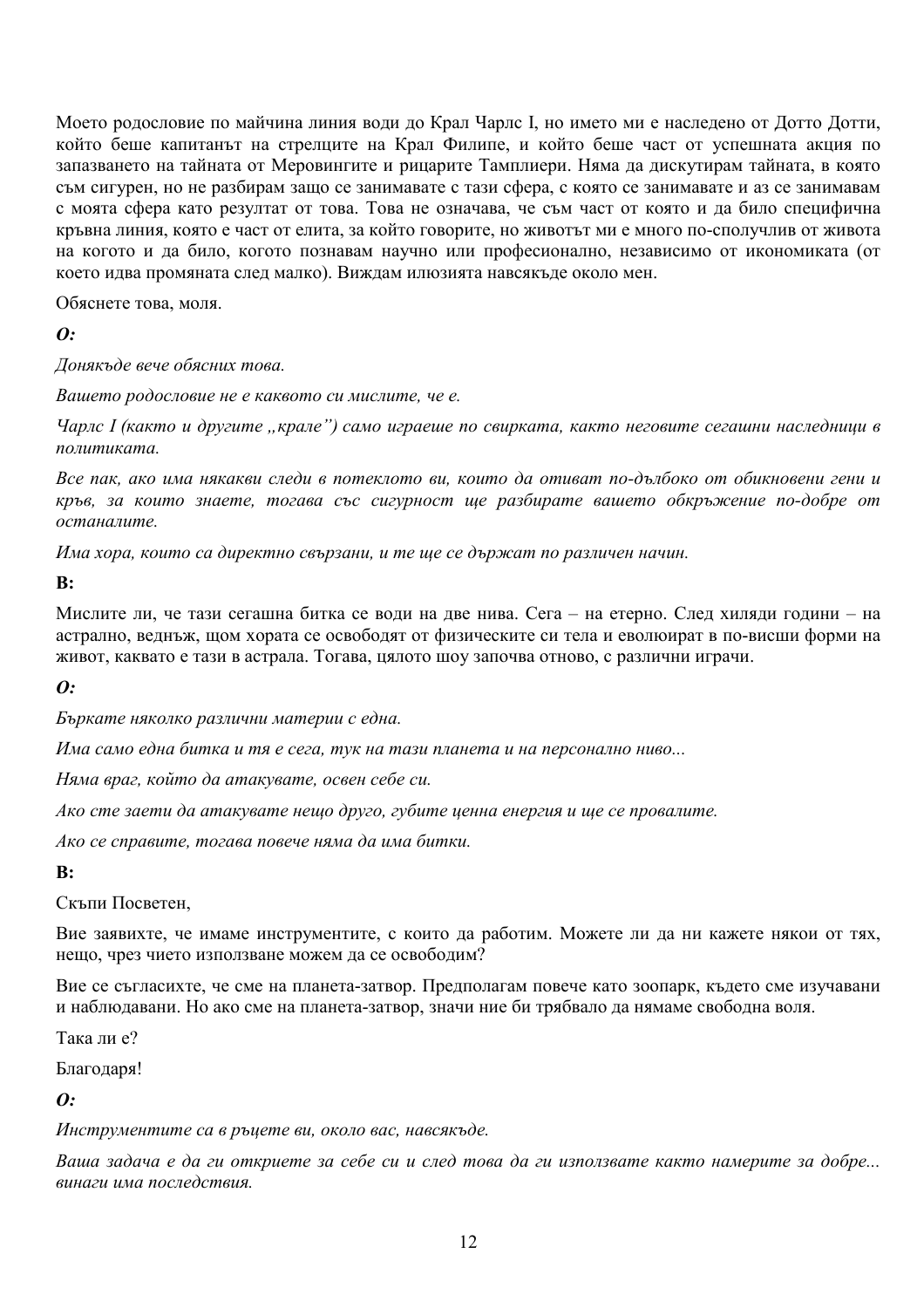Затворниците все още могат да определят какво да правят в своите затвори с инструментите, които са им били предоставени, те могат да решат как да ходят из него, как да говорят, как да мислят...

Имате свободна воля, следователно страдате и сте чувствителни към страданието.

 $\mathbf{R}$ 

Скъпи Посветен

Благодаря, че отговорихте на първите ми два въпроса и за отделеното време.

Трябваше да задам този въпрос с първите два, но уви, правя го сега. Защо да ми давате инструментите, с които да избягам от затвора? Звучи твърде неясно от гледна точка на предназначението, което има затворът.

Винаги съм знаел, че фамилиите, които припознаваме като имащи власт, са движени от ръце, които не можем да видим и никога няма да видим, но защо ги правите да изглеждат и действат глупаво, или поне нелогично? Искате революция ли?

Казвате, че войната е вътре, а не извън нас, но изглежда овластените искат ние да мислим, че е извън нас, защо искат да ни разсеят и объркат? Какво е това, което не искат да постигнем? Свобода?

И да, напомня ми се всеки ден за моето страдание.

Благодаря!

#### $\boldsymbol{\Omega}$ :

Ние просто вършим задълженията си, които много пъти изглеждат негативни.

Ако се вгледате внимателно ще видите, че ние просто разпространяваме инструментите, които могат да бъдат използвани от вас, за да се освободите, или да се заробите, ваш избор.

Вселенският закон има задача за вас и тя не е на тази планета.

Локажете, че сте достойни, за да бъдете освободени.

Отвличането на вниманието е част от това.

Всичко е знание за това кой е и кой не е.

Тези, които поддържат което и да е от тези познати лица, се провалят.

 $\mathbf{R}$ 

Звучи сакаш предупреждавате Trinity срещу осигуряването на абсолютна свобода на словото? Така ли  $e^{\gamma}$ 

#### $\boldsymbol{\Omega}$ :

Той може да прави каквото намери за добре и да приеме последствията в по-глобален план.

 $\mathbf{B}$ :

Каква е вашата интерпретация на Вселенския закон и как мога да постигна мир със себе си?

 $\boldsymbol{\theta}$ :

Познаването на себе си и къде наистина сте, са 2-та най-важни проблема, с които трябва да се занимавате. Ваша задача е да разберете.

Всъшност, ако някой ви даде правилните отговори, това няма да означава нишо за вас, или няма да са свързани с вас по начин, по който биха били, ако бяхте намерили тези отговори сам.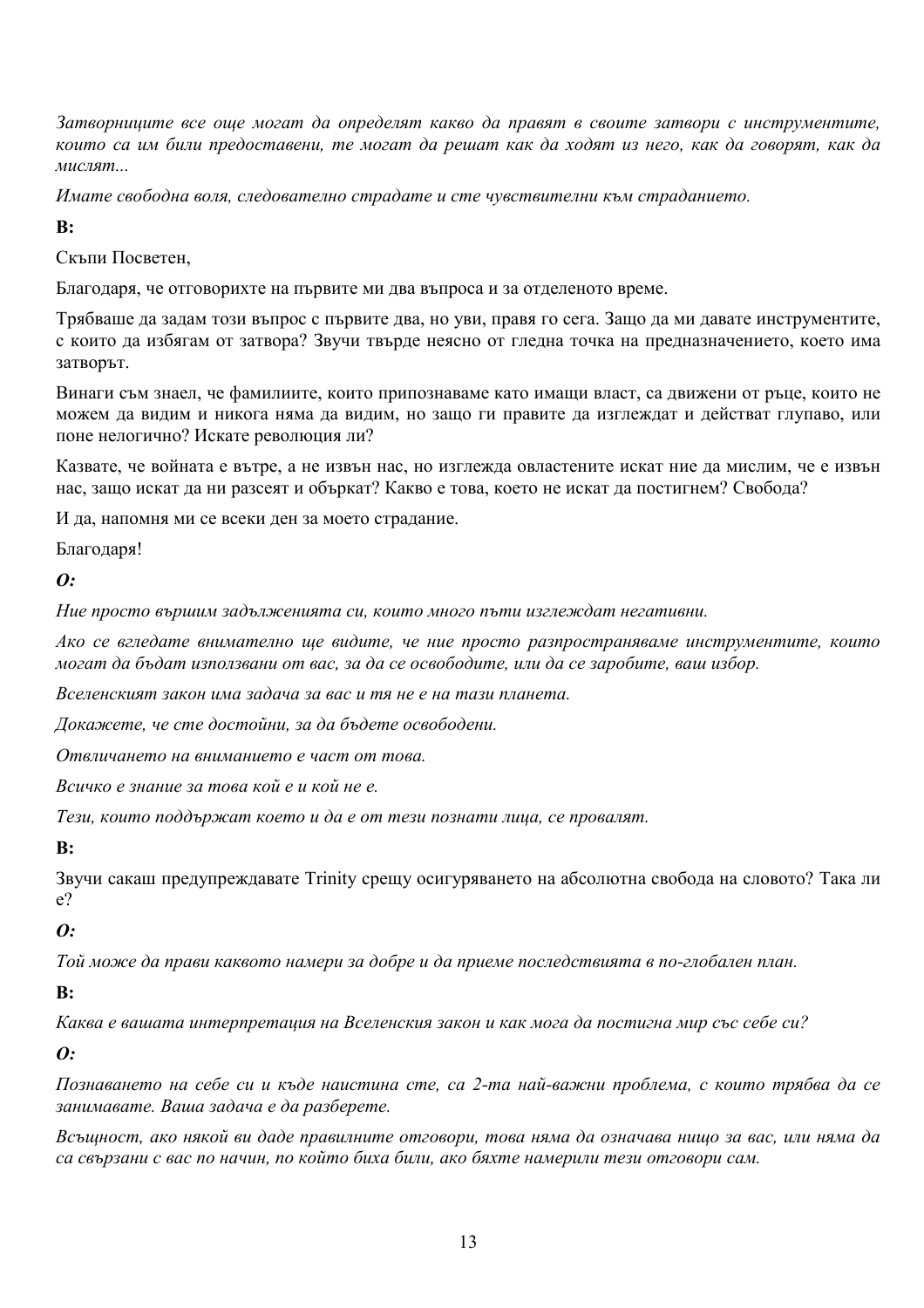Ако намерите отговорите на тези въпроси, ще сте изпълнили огромна част от задачата си.

След това вашата задача ще е да живеете според Вселенския закон, който се разкрива пред вас след този стадий преди отпътуването.

Може да се върна утре, може във вторник.

# $9/26/2005$

#### Изявление на Посветения:

ВАЖНО! Аз съм Посветен, АС 13, бившето прокси, което използвах, изчезна,

Така че използвам ново, с друго ID.

#### Изявление на Посветения:

Посветен/АС 13 отново, и ново прокси... последното изчезна също, точно след поста ми.

Става все по-трудно за мен да влизам и стоя тук, но ще го правя колкото е възможно по-дълго.

#### $\mathbf{R}$

Запознати ли сте с Черната Ложа?

Проследих и свързах всички древни кралски фамилии от Европа и Средния изток, съществуващи все още до наши дни. Знам техните имена и връзки с властта, богатство и влияние по света.

Мога дори да идентифицирам човека, който е потенциалният Антихрист (той има всички необходими качества за това - красив и благороден млад мъж, на който му предстои да осъзнае пълния си потенциал като световен лидер). Черната ложа обожава този млад мъж.

И последно, част ли сте от Черната ложа, Посветен?

 $\boldsymbol{\Omega}$ :

Черната ложа е фракция, действаща самостоятелно, те имат различни корени, които са описани в текстовете, създадени от моите предци.

Това е много по-малка група, отколкото повечето биха помислили, зашото ядрото е различно от външната обвивка.

Те са тези, които всички вие бъркате с моя вид и следователно насочвате омразата си към погрешните хора (което се доказва и в тази тема във форума от по-слабо интелигентните).

Относно Антихриста... към този момент има буквално милиярди от тях.

Аз не съм.

Ще ги намерите измежду християните, мюсюлманите, евреите, атеистите, сатанистите, агностиците, будистите, хиндуистите и т.н.

Те не се нуждаят от лидер, който да бъде по-голям Антихрист.

Искам да изясня, че Христос няма нишо общо с Исус от Назарет, тази част беше по-късно фабрикувана.

#### $\mathbf{B}$ :

Гностичен номер 13, съгласен ли сте с възгледа, че нашата дуалистична реалност предоставя отлични възможности за душите да открият безусловната любов, като по този начин променят към по-добро нашия свя, вместо да го напускат?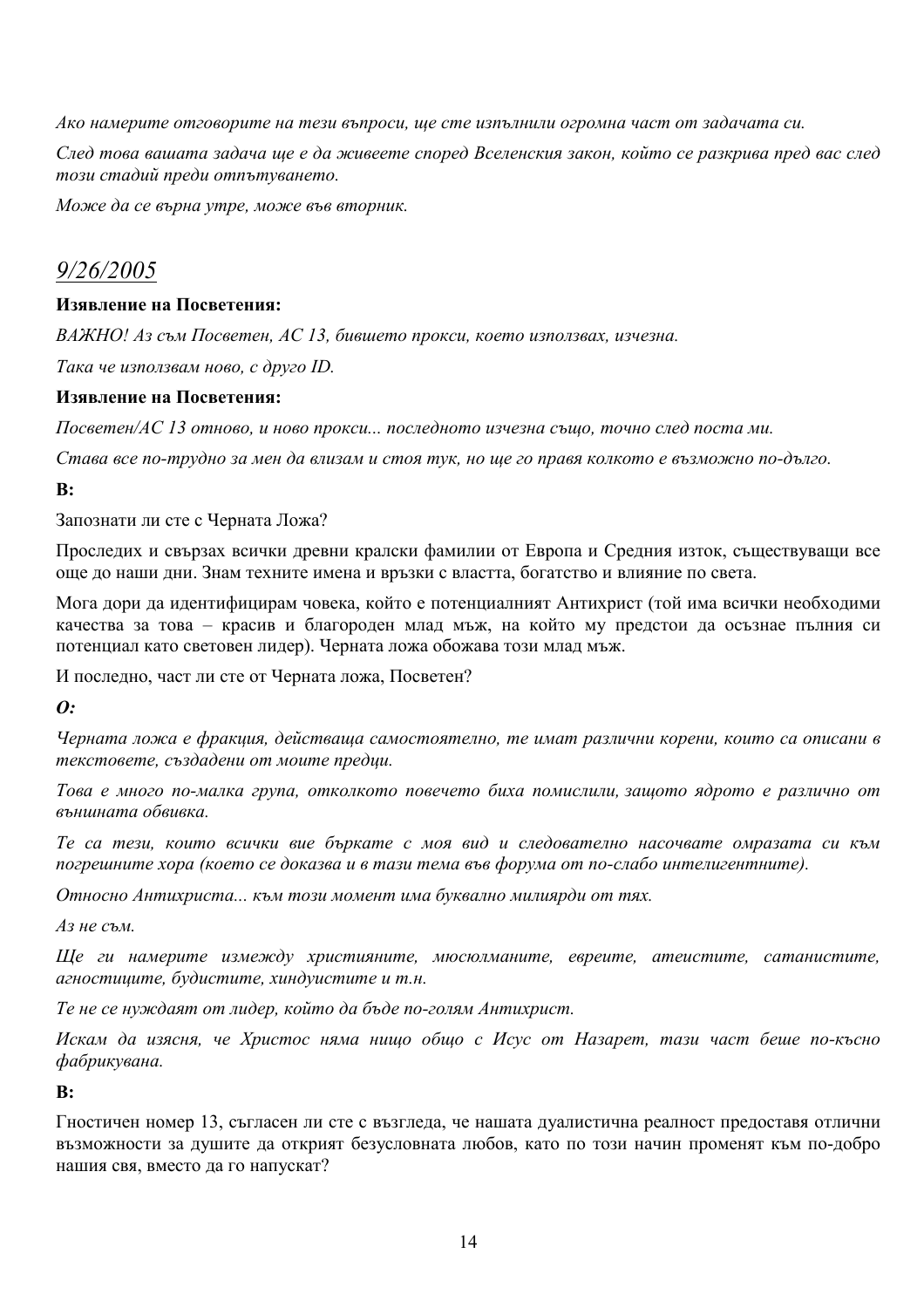Вярвате ли в закона на баланса и кармата, позволяващ една душа да бъде крал в един, и просяк – в друг живот? Ако да, тогава няма никакво значение дали сте член на елита, това може да бъде уникално преживяване на ниво душа, толкова уникално, колкото всяка друга роля в обществото, при която душата се развива.

Историкът Лорънс Гарднър могъщ член ли е на елита, както Айк твърди, или е средностатистически човек с достъп до скрита информация? Благодаря за вниманието, Посветен (надявам се тази тема не е практическа шега на някой младеж. Вярвам, че сте истински).

**O**:

Задача на вяска душа е да го направи, докато е човешка форма.

Има част, която може да бъде наречена бягство, която ще бъде последвана от въздигане... при провал, следва реинкарнация.

Думата любов, обаче, е неразбрана... тя не е любовта според човешките разбирания, при която хората са заробени от нея.

Това е гнилата версия на истинската любов.

Вселенския закон контролира т.нар. карма, но тя е много по-всеобхватна и жестока, отколкото хората искат да вярват.

Пример: Някой, който се разболява от рак и умира бавно и мъчително, заслужава това, този човек е бил коригиран за негово добро.

Звучи "жестоко"?

Това е начинът, по който стават нешата.

Само защото едно нещо идва като негативно в нашата реалност не означава, че то се явява негативно и в обшата картина.

Това, за което говорите (реинкарнация с противоположен на предишния живот); няма универсален закон, който да определя, че това непременно ще се случи.

Ако завършите поставената ви задача, тогава няма реинкарниране, няма нужда да преживявате отново всички нива на живот на Земята, би било безсмислено.

Гарднър е една от тези личности, които искат да бъдат възхвалявани и разпознавани от хората, така че той получава това като отплата за някои услуги (разпространение на дезинформация, съдържаща тук-там фактите, с които спечелва хората на своя страна).

Той беше издигнат и посветен до определени нива, но не толкова високи, колкото човек би си помислил (в това число и аз), той е достатьчно умен.

Член е на поне шест "общества" (въпреки че три от тях са близки и могат да бъдат считани за едно), но те имат толкова власт, колкото вие хората им давате.

Хора като Айк им дават повече власт, без да го осъзнават.

Аз съм истински.

 $\mathbf{R}$ :

Дали това е защото християните приемат, че хората трябва да бъдат под контрола на Бог, който е свешен. Или трябва да кажа, някой, който отсъжда какво е правилно и грешно?

#### $\boldsymbol{\theta}$ :

Християнството се върти около идолопоклонничеството пред човек, наречен Исус от Назарет, което е отвратително.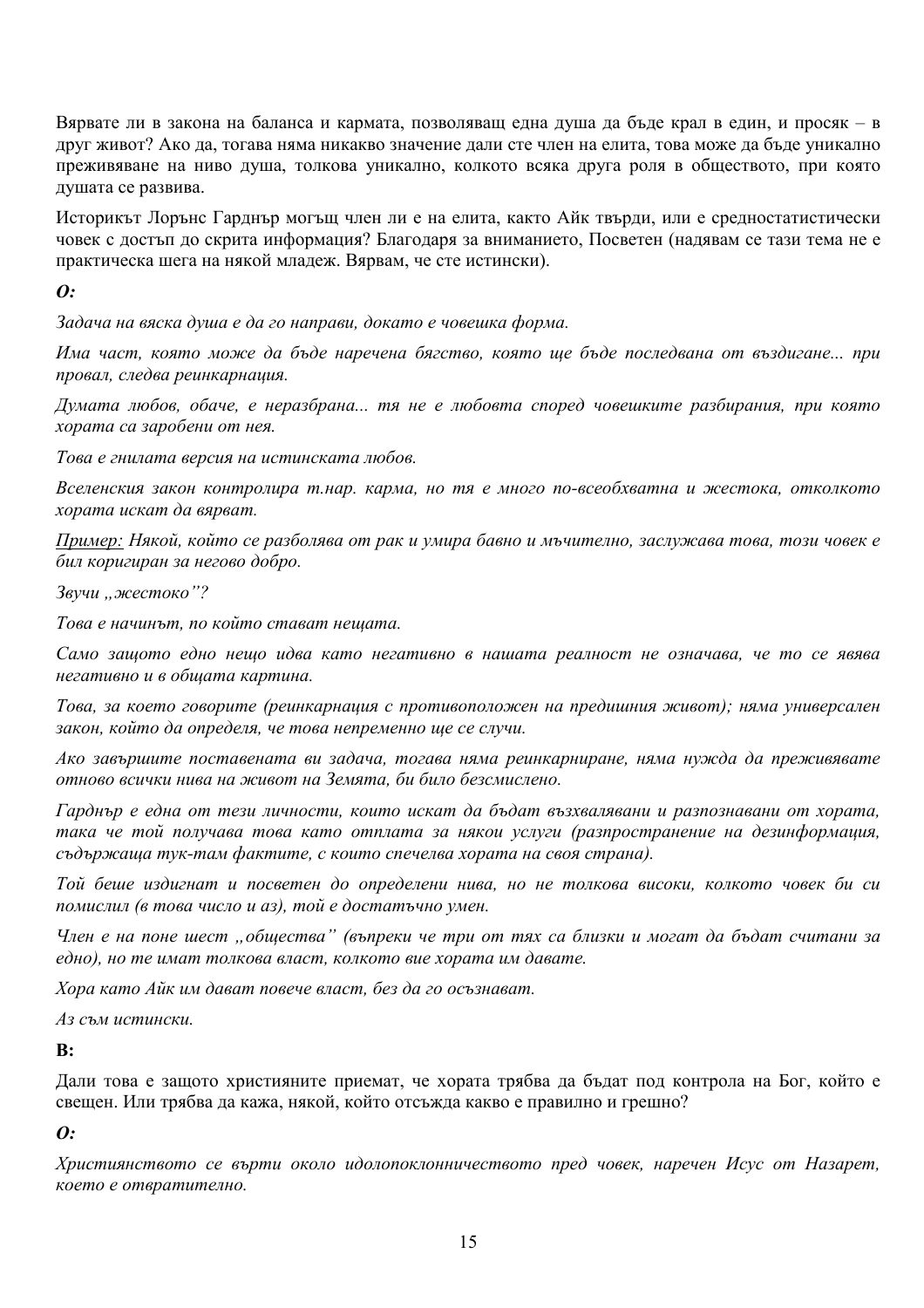Християните изповядват това, което им е било казано да изповядват от тези, на които се противопоставят.

Мога да ви кажа кои бяха четиримата души, написали Стария завет и точната дата, ако поискате.

Същото е и с Новия завет, който беше сглобен от 6 души, от 2 различни места.

#### $\mathbf{R}$

Защо изписвате погрешно някои прости думи? Намирам това за много интересно.

#### $\boldsymbol{o}$ :

Английският не ми е майчин, нито дори втори или трети език, може би пети, а освен това пиша бързо, без да проверявам, така че да мога да отговоря на колкото може повече въпроси в кратък период от време.

На всичкото отгоре осъзнах, че трябва да пиша дори по-бързо, защото проксито, което използвах, изчезна

#### $\mathbf{R}$ :

Защо избрахте да говорите сега?

#### $\boldsymbol{\theta}$

Някои от нас имат задачата да го направят, в определени граници.

Как според вас определено познание в миналото се е появявало внезапно там? Късмет, шанс, съвпадение?

#### Въпроси:

- 0. Какъв е вселенският закон, за който говорите?
- 1. Защо манипулирате този свят?
- 2. Как манипулирате този свят?
- 3. Как знаете кой ви позволява?
- 4. Вашата работа дадена ли ви е, или сами сте си я осигурили?
- 5. Човешко същество ли сте?

#### **BUE OTHOBO:**

"Вселенският закон има предвидена задача за вас тя не е на тази планета. Докажете, че сте достойни, за да бъдете освободени."

#### A3 OTHOBO:

Знам и мога да го почувствам. Има определена цел в живота ми... Но дори не знам кой съм, да не говорим, че не знам и целта ми каква е.

6. Как може това знание да бъде получено? Чрез упорита работа, или то просто се случва?

7. Знаете ли целта за вашия живот? Ако да, как я разбрахте?

Относно планетата, на която живеем:

- 8. На коя планета живеем? Какво е планетата Земя?
- 9. Какво можете да ни кажете за Мохамед?

 $\boldsymbol{\theta}$ :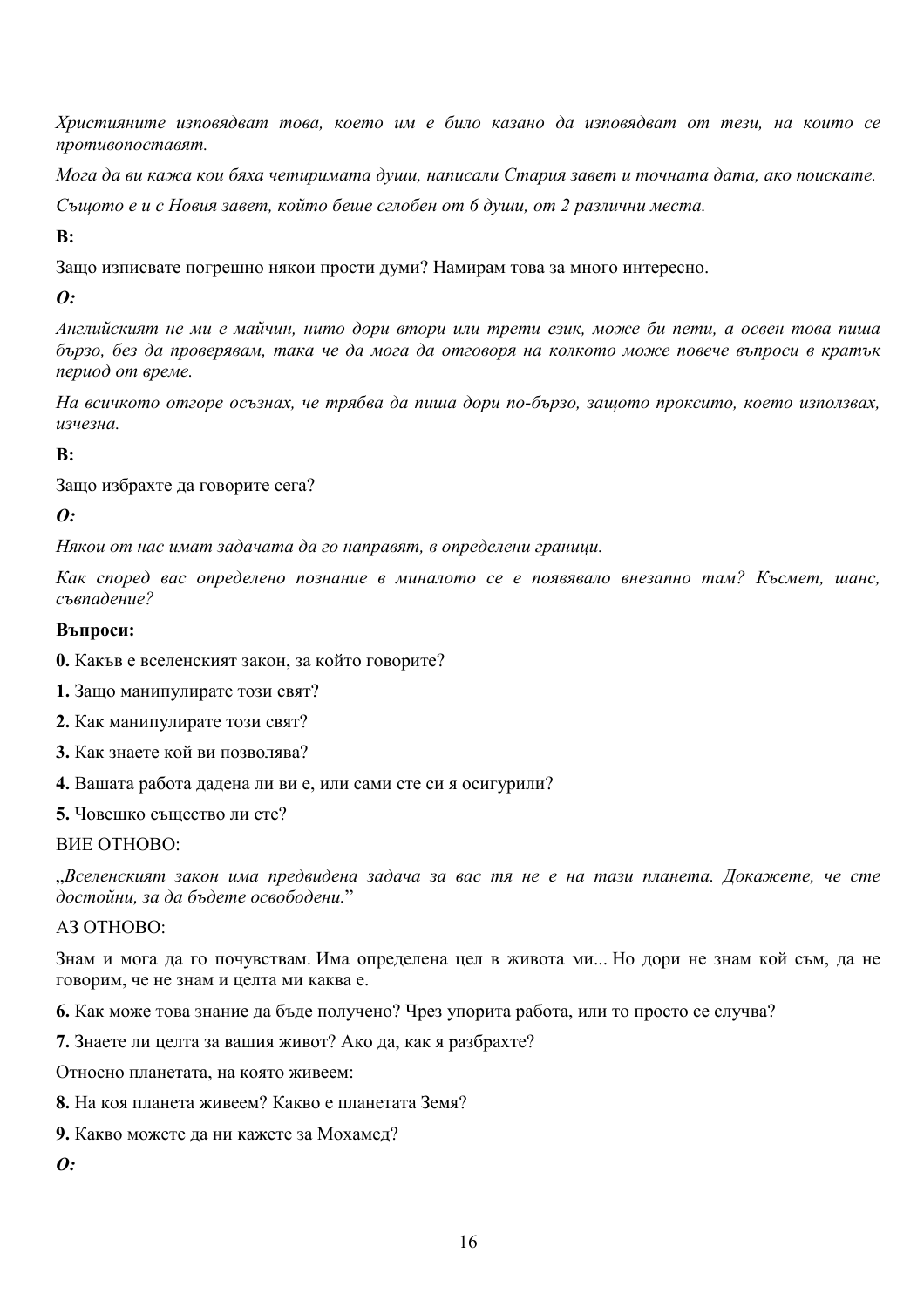0. Вселенският закон е изразител на волята на висшето съзнание, което не само твори всичко, което съществува във вселената, но също така поддържа, подхранва, балансира и го възстановява.

 $1. + 2.$  Отговорих на това много пъти, то е наш дълг.

 $3. + 4.$  Ритуалите имат цели.

Ако правите нещо, което не ви е позволено, или извършвате работа, която не ви е била дадена, ще страдате по време на тези ритуали.

Във всекидневния си живот също ще го усетите.

Еманациите имат много различни форми и тези, които познават тази материя, няма да имат проблеми да разпознават с кого имат работа и какво е посланието.

5. Аз съм като вас, представен в тази човешка форма.

6. Това беше отговорено от мен в предишният ми пост, накратко имате дълг да го "заслужите".

Трезвият поглед ще ви доведе на правилното място, от което започва всичко.

Преди това трябва да познавате себе си и мястото, на което се намирате (повечето хора грешат), иначе мислите ви ще се изпълнят с грешки и ще ви поведат по грешни пътища.

 $7. \textit{Ia}$ 

Това не е нешо, което някой ви спуска в детайли, това би довело до обратното на необходимото за осъществяването на задачата ви (оттам е и начинът, по който отговарям, разберете това).

Можете да бъдете водени до определена точка, а отвъд нея всичко зависи от вас.

9. Съдейки по начина, по който споменавате името му заключвам, че сте мюсюлманин.

"Грях" е да обожествявате/идологизирате/превъзнасяте хора, които са били част от тази планета по какъвто и да е начин или форма, в това число когато говорите/пишете за тях.

Вие, чрез слагането на тези букви в кавички направихте именно това, поставихте името му до това на по-висши същества.

Хората са опорочени, докато са на тази планета... всеки един от тях.

"Смъртта" не променя персоналността, която човек е имал тук, не се заблуждавайте.

Прекланянето и молитвите могат да бъдат предложени на съвършени същества.

Мохамед беше като Исус, Мойсей, Авраам, Буда, който беше накаран да повярва, че е знаещ, или както беше споменато по-рано, "Господар на играта".

Много е лесно да накарате хората да вярват, че са просветени и знаят истината... а след това да мислят, че техен дълг е да пробудят останалите.

Той беше използван и неговият завет все още се използва от иърквата, точно какъвто е случаят с останалите религии/идеологии/, философии".

Двама от най-близките му съратници бяха от кръвните линии, една от неговите жени също (слугите на кръвните линии са били помощници също на Исус, Буда, Мойсей, избройте останалите).

След неговата смърт тези трима направиха необходимото, за да бъдат сигурни, че последователите му ще бъдат разделени, което е основното нещо, срещу което беше Мохамед.

Така че мюсюлманите, които вярват в различни течения на исляма, всъщност се бунтуват срещу техния собствен "пророк"... и така е на практика с всички мюсюлмани.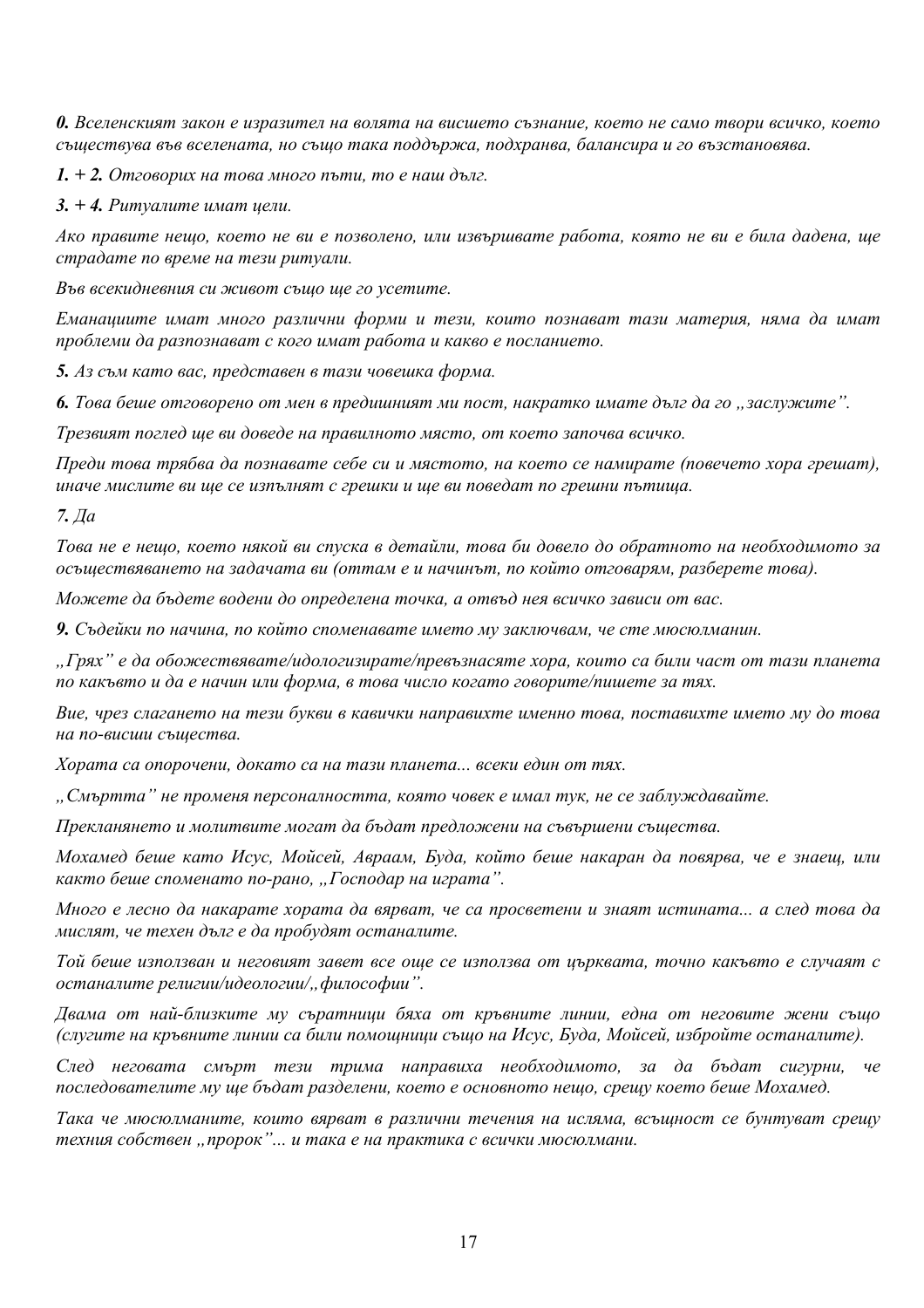Коранът има ядро от истина, което обаче плува в море от изврашения, наред с останалите "свещени" книги.

Той беше написан от 4 души, от 3 различни "страни", 1 западна и 2 – от средния изток.

 $\mathbf{R}$ :

Посветен, Антихрист ли сте?

 $\boldsymbol{\Omega}$ :

Исус от Назарет не е Христос.

Тези, които твърдят обратното, са Антихристи.

 $B:$ 

Фамилия, в която децата по рождение носят способността за "визуализация", част от кръвните линии пи е $\sqrt{2}$ 

 $\boldsymbol{\Omega}$ 

 $H\rho$ 

Всъщност някой без връзка с тези фамилии може също да има тази способност.

Тази способност е налична за всички... просто трябва да си я набавите.

Тя е предоставена от Вселенският закон за всеки, който я търси.

Опитах се да изясня това по-рано... кръвта и гените не са толкова важни, колкото изглеждат.

Физическата реалност е слаба и не може да повлияе вселенското.

Някой без връзки с фамилиите може да бъде повлиян от Вселенското по такъв начин, че да надмине всичко, което кръвните линии някога са постигали.

Определени индивидуалности се раждат в кръвните линии, за да могат да царуват над хората при определени обстоятелства, това е в общи линии, което представляват кръвните линии.

#### $\mathbf{B}$ :

За мен Елит означава някой, който поставя парите преди хората и преди всякакви истински ценности... и тези, които имат определена служба, или защото могат да си я купят, или защото са я наследили; независимо дали имат нужната квалификация за нея.

#### $\boldsymbol{\theta}$

Току-що умело описахте вашия вид, не моя.

#### $B:$

Ротшилд ли сте? Ето и моя въпрос, макар и дребен в светлината на всички въпроси, които ви бяха зададени досега, Защо Ротшилд са извън класацията на Форбс за 500-те най-богати хора?

#### $\boldsymbol{\Omega}$ :

Ако четете внимателно, няма да задавате този въпрос.

Тези, които са известни в публичното пространство са под контрол, Ротшилд са същото ниво, което и предците на Тамплиерите... няма защо да сте горд, че сте от такъв произход.

Тези известни фамилии просто танцуват по музиката.

Но на въпроса, не – не съм Ротшилд.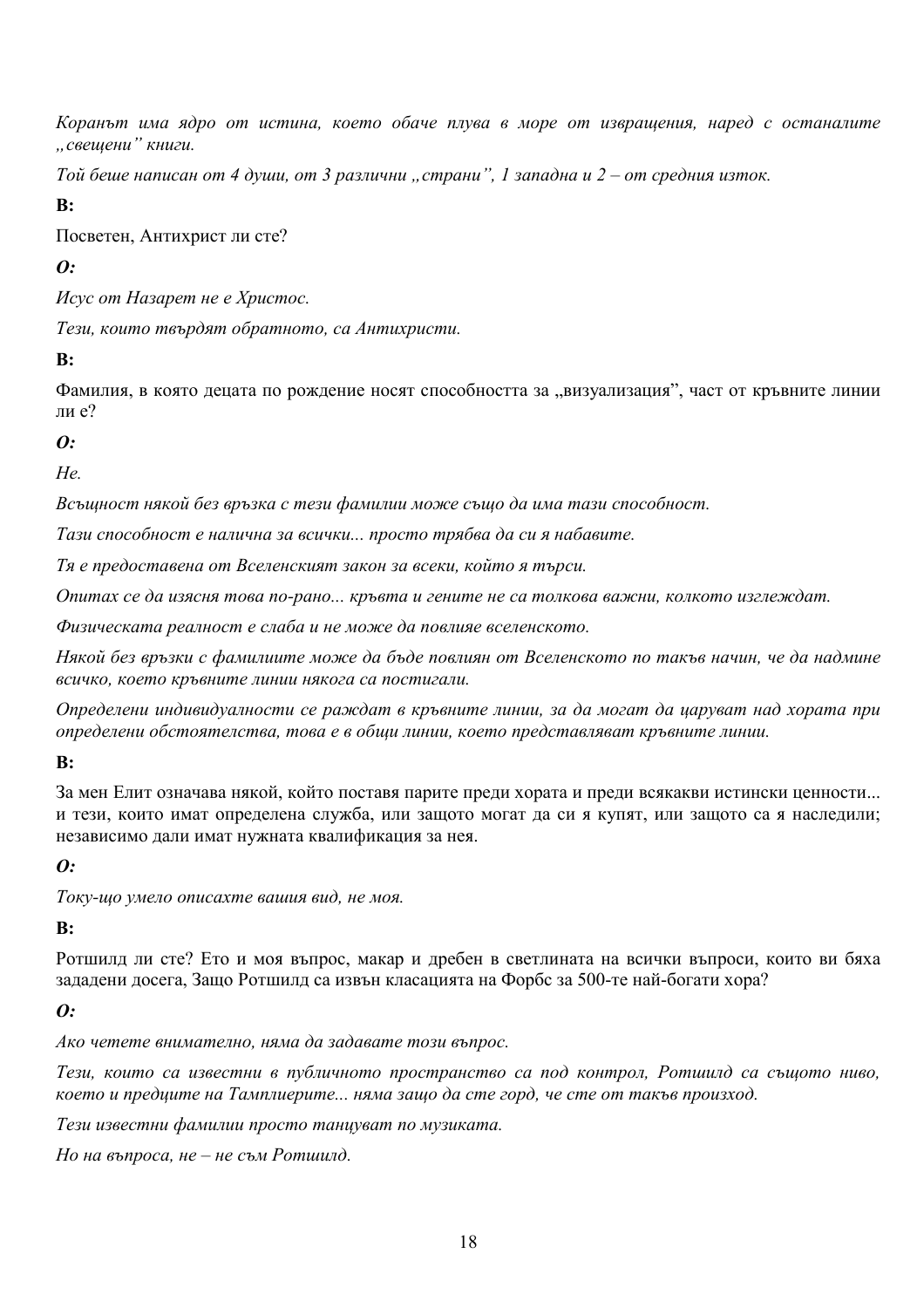От коя фамилия съм?

Повечето тук говорят за кръвните линии, които управляват, но въпреки това не знаят кои са те.

Те погрешно считат, че това са Буш, Клинтън, Ротшилд и т.н., защото някои теоритици "разследваха" това и някои "вътрешни" им казаха.

Аз съм от управляваща фамилия, чието име рядко е споменавано в историята, никой не знае кои сме  $Hue$ 

Второ, приемате Форбс като надежден източник, но тези класации са лесно манипулирани и не отразяват какво точно се случва.

#### $\mathbf{R}$ :

Заслужаващ... интересна дума. Изключвате ли тези от нас, които знаем за света на полярностите и правим всичко по силите си да не играем играта на полярности, да вярваме, че се нуждаем да бъдем заслужили?

В очите на кого? Може да бъде само в нашите.

Какво стана с идеята, че вселената е вътре в нас? Гайа и всички други измерими реалности са илюзии? Значи затворът е илюзия, нали?

П.С.: Бейби и между другото, ние НЯМАМЕ СВОБОДНО СЪЗНАНИЕ НА ТАЗИ ПЛАНЕТА... може би гафовете ви се разкриват?

#### $\boldsymbol{\Omega}$ :

Знаете ли кой създаде тази ню-ейдж-безсмислица, която току-що лансирахте?

Ако този затвор е "истинска илюзия", излезте от него веднага, предизвиквам ви.

Това не е като във филмите.

Вие играете ролята на жертвата.

Вие дори не възприемате, че имате свободна воля, следователно винаги ше бъдете управлявани, никога няма да вземете надмощие и да заслужите всичко, което получавате съгласно Вселенския закон

Може да се върна утре.

### $9/27/2005$

#### Изявление на посветения:

#### **Tecm**

Преди да започна, трябва да кажа, че не виждам всички постове, някои са празни, така че може да пропусна въпроси.

Ако се случи, питайте отново.

Въздържайте се от задаването на едни и същи въпроси отново и отново, първо проверете темата, прегледайте отговорите ми, говоря за някои неша, които не сте питали, но може да сте имали на  $\mathcal{V}\mathcal{M},$ 

Четете внимателно.

 $\mathbf{B}$ :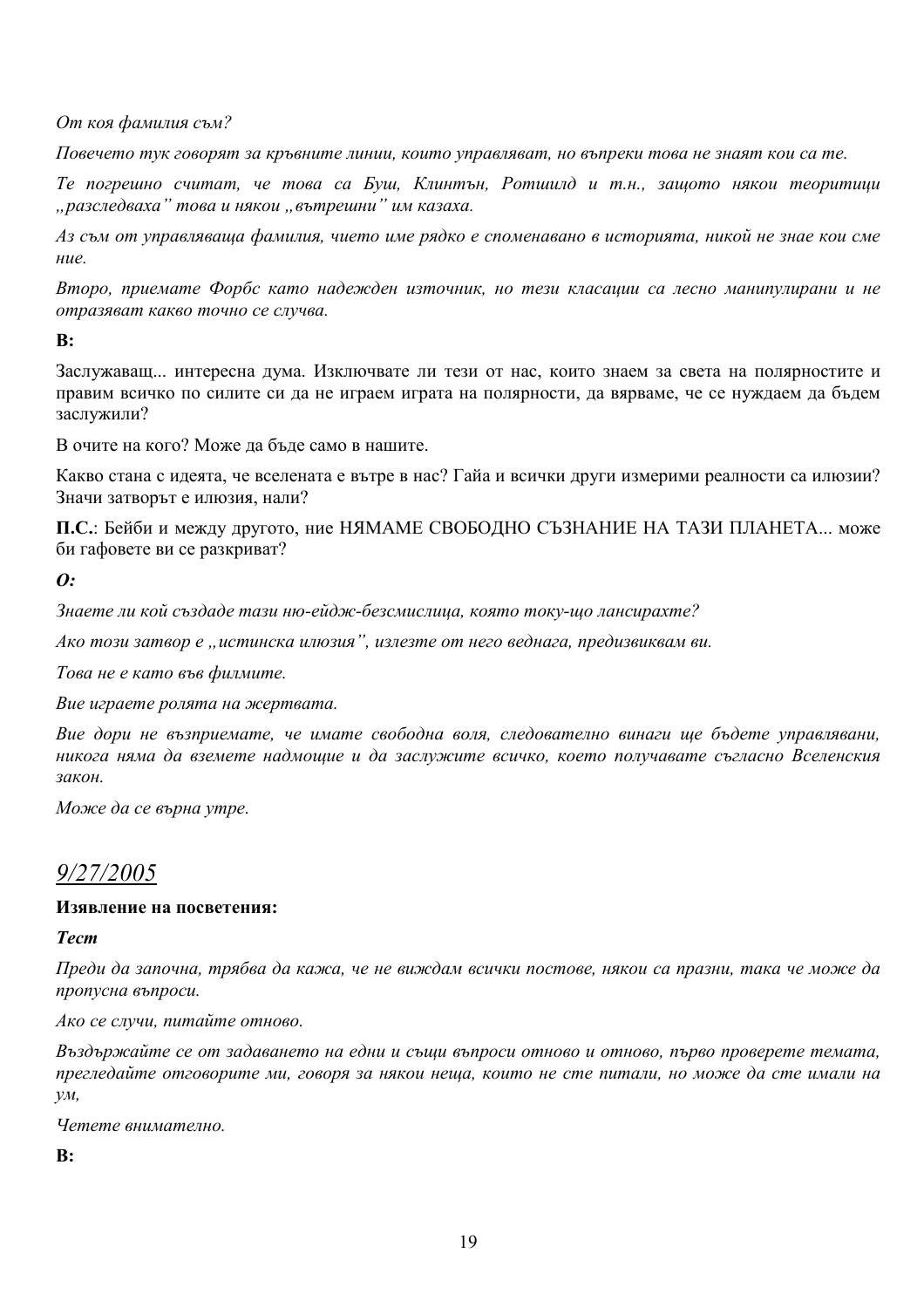#### А ако тези същества са ЛУЦИФЕРИАНЦИ?????

Отговорете с 5 думи или по-малко, моля.

```
\boldsymbol{\Omega}:
```
Вие използвахте 12 думи и 1 номер, без да съзнавате, че започнахте част от ритуал... вие "създание на лушифер" ли сте?

Различните същества имат различни характеристики, което ги прави лесни за идентифициране по време на ритуали.

Ако "злонамерено" същество ме направляваше, нямаше да говоря по начина, по който го правя.

Някой, който е воден от "злонамерени" сили, не може да пише или изговаря определени думи и фрази, без те да му повлияят. Тези, които са водени от тях също така не могат да чуват/четат определени неща, без да станат извънредно ядосани и агресивни (за примери вижте темата).

Това се случва, когато налице са "зложелателни" същества:

Всеки път, когато ругаете, говорите негативно, плетете интриги, ставате избухливи, разпространявате лъжи, подкрепяте убийство, възбуждате се сексуално, страхувате се, ревнувате, дори ако се смеете силно, в състояние на силна еуфория (всичко е свързано с емоции/страсти/желания), те се появяват около вас... 1, 2, 3, или повече от тях.

"Зложелателните" същества са от тази реалност, това е техен дом.

Не може да ги мразите заради това, че изпълняват задълженията си, техният изконен дълг, който е свързан с вашето поведение... разберете, вие сте извършителя, а те – обектът на действието.

Те никога не подбуждат, вие го правите.

Ако ги мразите, пропускате важна част от реалността... уважавайте ги до определена точка.

Също така по този начин ще покажете, че ги усещате и това ще бъде разбрано.

Пиша "зловредни", зашото те не са такива, те само се появяват под формата, която вие сами сте изградили.

Хората са действашите лииа, играеши ролята на жертви.

 $\mathbf{R}$ :

1. Как истинското съзнание въздейства на този затвор?

2. Какви са техниките за отстраняване хватката на това въздействие и "освобождаване" на съзнанието?  $\boldsymbol{\theta}$ :

1. + 2. Зависи какво се има предвид под истинско съзнание и въздействие, те могат да бъдат точно обратното на това, което имате предвид.

Истинското съзнание е това, което ви е осигурено в унисон с Всемирния разум, който действа според Вселенския закон (те не са едно и също, както много са подведени да вярват).

Този разум прониква навсякъде, той управлява всичко, така че ако се свържете с него, можете да изпитате неговата неограничена сила.

Никой затвор не може да спре тази сила, следователно ще има и бягство, ще бъдете направлявани до определена точка, но повечето работа следва да бъде свършена от самите вас.

Но това е само началото, много работа стои на пътя пред вас.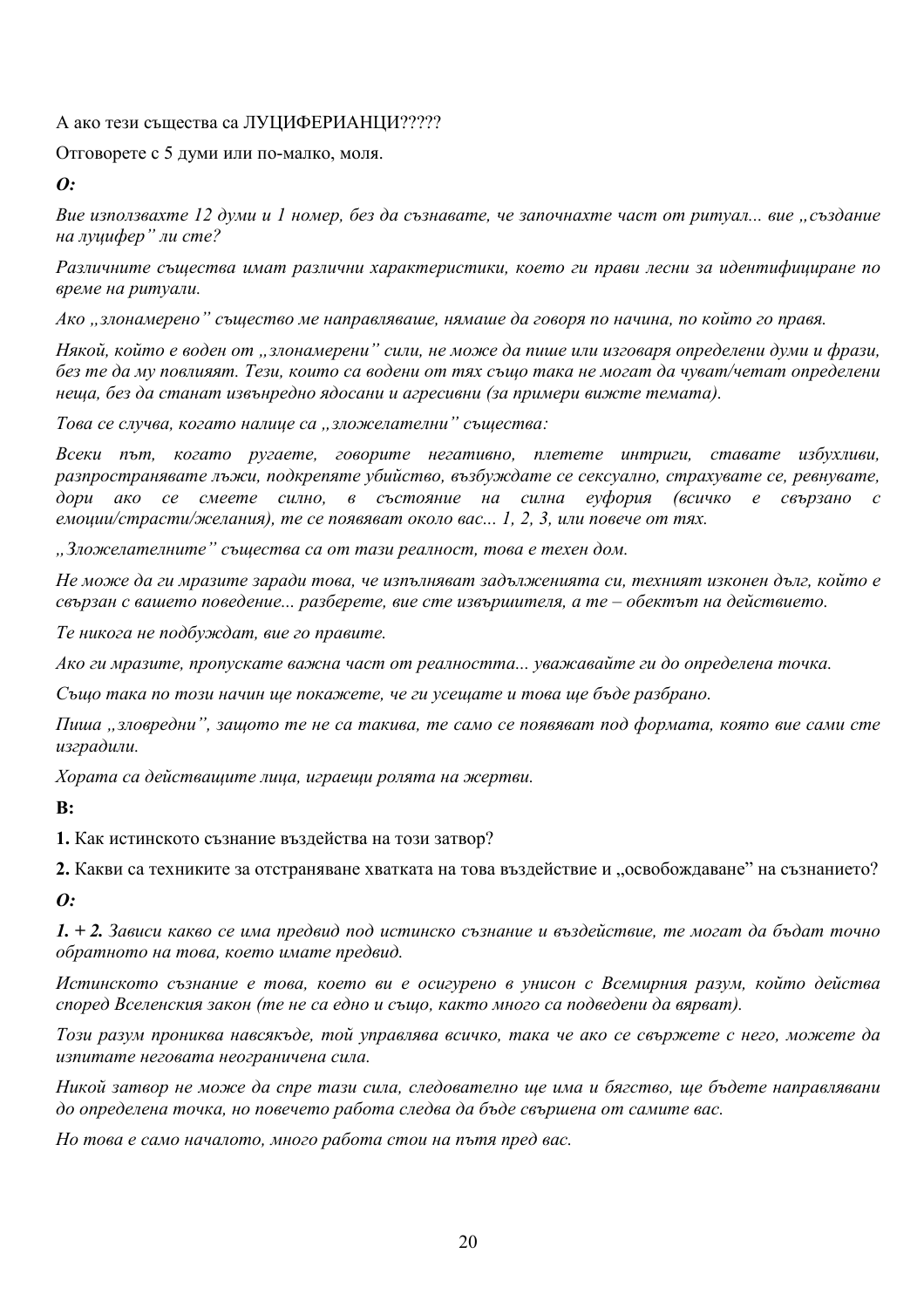Обясних няколко пъти, доколкото ми е позволено, как да се свържете, или поне как да започнете с това.

#### Наистина зависи от вас.

Макар и колебливо бих добавил, че изучаването на древни текстове ще помогне (макар повечето да са изпълнени с извращения и погрешни тълкувания), но това само след определено ниво на събуждане, вие ше разпознаете/си спомните малки части, които са истина.

Ако не сте на това ниво ще възприемете част от извращенията/грешните тълкувания за истина (както някои тук демонстрираха, особено религиозните) и ще се провалите.

 $B:$ 

Вие сте добро момче, което ни предоставя инструменти или ни управлявате, можете ли да ми кажете кое от двете?? Променихте си мнението или какво?

#### **O**:

Неутрален в контекста, който аз използвам означава нито негативен, нито позитивен, а просто предоставящ инструментите, които вие можете да изберете как да използвате... вие сте действашото лиие.

Или ще кажете, че контролирам всеки аспект от вашия живот, всеки час, минута и дори секунда, определяйки какво да мислите/казвате/правите?

Не бъдете ядосани на грешния човек.

#### $\mathbf{R}$ :

Необходимо е да знаем защо сме тук – да избягаме или да работим където сме?

Къде трябва да се търсят отговорите – "вътре" или чрез "приобщаване" към общества, или пък чрез молба за вселенска намеса, или пък нито едното?

Не отговорихте на другите ми въпроси, надявам се да не съм прекалил.

#### $\boldsymbol{\theta}$ :

Необходимо е да имате поглед над целия спектър, когато той е само частичен, ще бъде като да гледате през прозореца, докато е наполовина закрит от завеса.

Не знаете какво е зад тази закрита част, следователно не можете да действате съобразно него.

Какво обхваша иелият спектьр?

Разберете това място, какво и къде е то, разберете кои сте вие, как сте дошли тук и как да се върнете.

Пригответе се за отговорите, пречистете се, достигнете Разума, живейте стриктно съгласно отговорите.

Не се присъединявайте към "Тайни общества", никога, при каквито и да е обстоятелства.

Също така никакви религии, в това число ню-ейдж, не приемайте човешки гурута/пророци/ проповедници/равини/имами/попове/предсказатели/,, медиуми "/далай ламовци/политици/писатели/ учени/"звезди"/родители и т.н. като легитимни източници на вселенско познание... по други теми е ваш избор да приемете или отхвърлите предлаганото от тях, със съответните последствия.

Имате нужда само от себе си и от Вселенското, никаква намеса от други в тела... отново, никаква намеса от никого.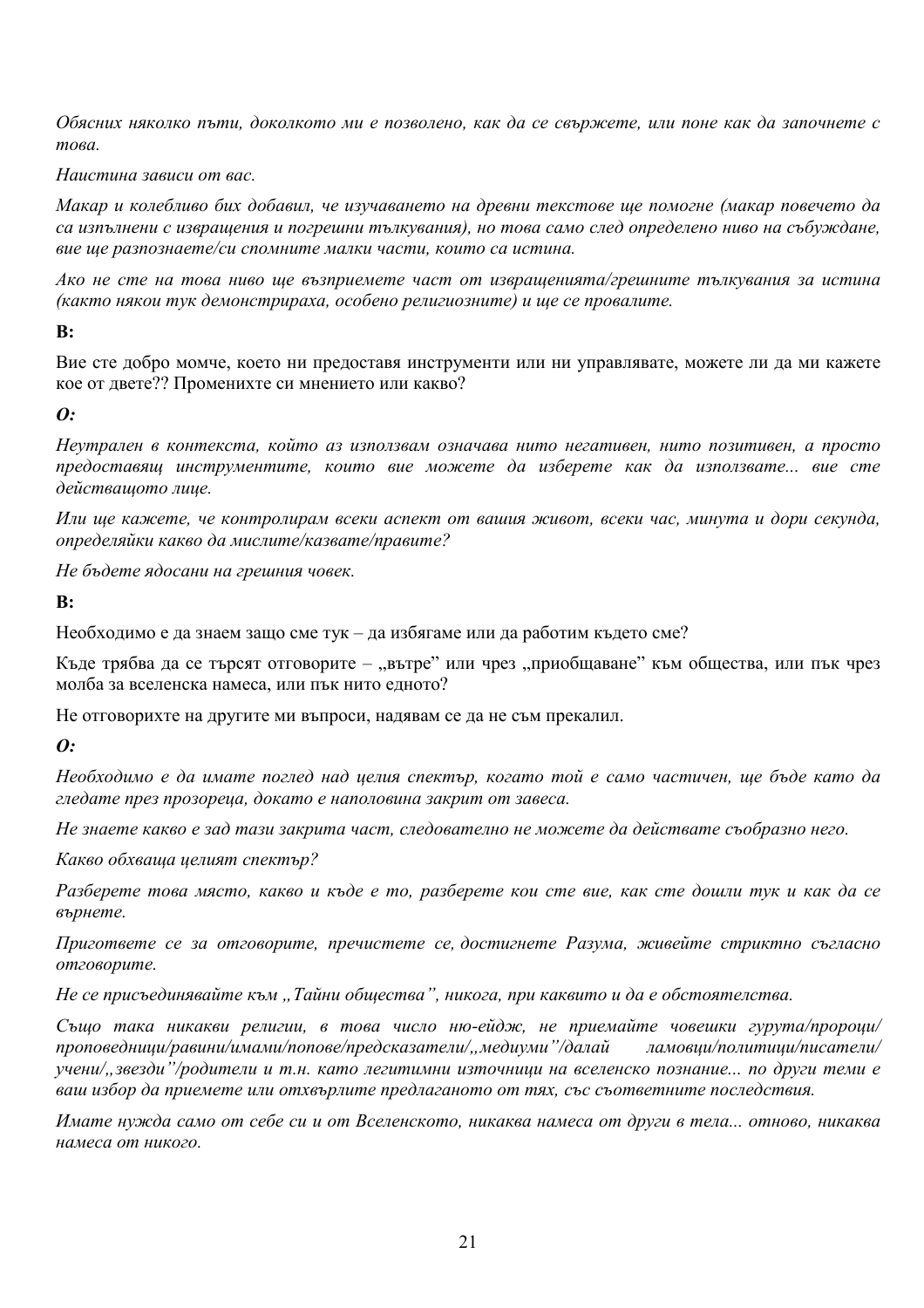Ако баша ви поиска чаша вода, за да му покажете дали ви пука за него, носите ли я директно на него, или я носите при съседа си, за да го питате какво е това, за което баща ви наистина е помолил, докато съседът ви не чува това и сам пие водата?

А аз също ли съм съсед?

Аз не съм докосвал чашата с вода, аз отворих вратата и ви казах да се върнете при баща си.

Никой не ме е обиждал, хората обиждат себе си.

Щях да се засегна, ако това, което казвах, беше насочено срещу Единното съзнание и в този случай щях да плащам.

Отговарям на въпросите оттам, от където спрях, и пиша максимално според времето, с което разполагам.

Понякога пропускам въпроси, защото им е било отговорено, друг път защото въпросите са неуместни.

А сега и зашото не мога да видя всички постове.

 $\mathbf{B}$ :

Какви са коментарите ви относно Несара/Планетата Х/Смяната на полюсите/Първи контакт/Второ пришествие?

Кой или какво стои зад тези приказки?

 $\boldsymbol{\theta}$ 

NESARA: Вредна за вашата персоналност в дългосрочен план.

Вече не съществува, както толкова много планети, луни, звезди, галактики и т.н.

Тяхната смърт, обаче, винаги оставя нещо след себе си, което означава, че те никога не спират да бъдат част от цялото, играейки своята роля.

Смяната на полюсите: Доколкото знам това се е случвало 2 пъти, във втората и третата ера, ако е необходимо, ще бъде направено отново.

Второто пришествие: Връщате се там, където принадлежите, след като се справите със задачата си, което означава, че второ пришествие не може да се случи на Земята, вие не й принадлежите.

Хората, които чакат "спасител" на Земята да свърши всичката работа за тях, се провалят.

Забелязал съм, че някои християни са се ядосали и ме атакуват на персонално ниво, кълнейки ме, това е техен избор.

Говорих повече за християнството, отколкото за другите религии, защото въпросите дадоха почва за това.

Бих казал и съм казвал сходни неща за останалите религии, когато съм питан за тях.

 $\mathbf{B}$ :

Това, което ме интересува, е следното: ако някой отдели време и проследи дирите, оставени в определени книги и легенди и отдели житото от плявата, тогава какво? Ако този човек приложи на практика това, което е научил, приближава ли се до истината, до която имат достъп кръвните линии?

 $\boldsymbol{\theta}$ 

 $\mathcal{I}a$ .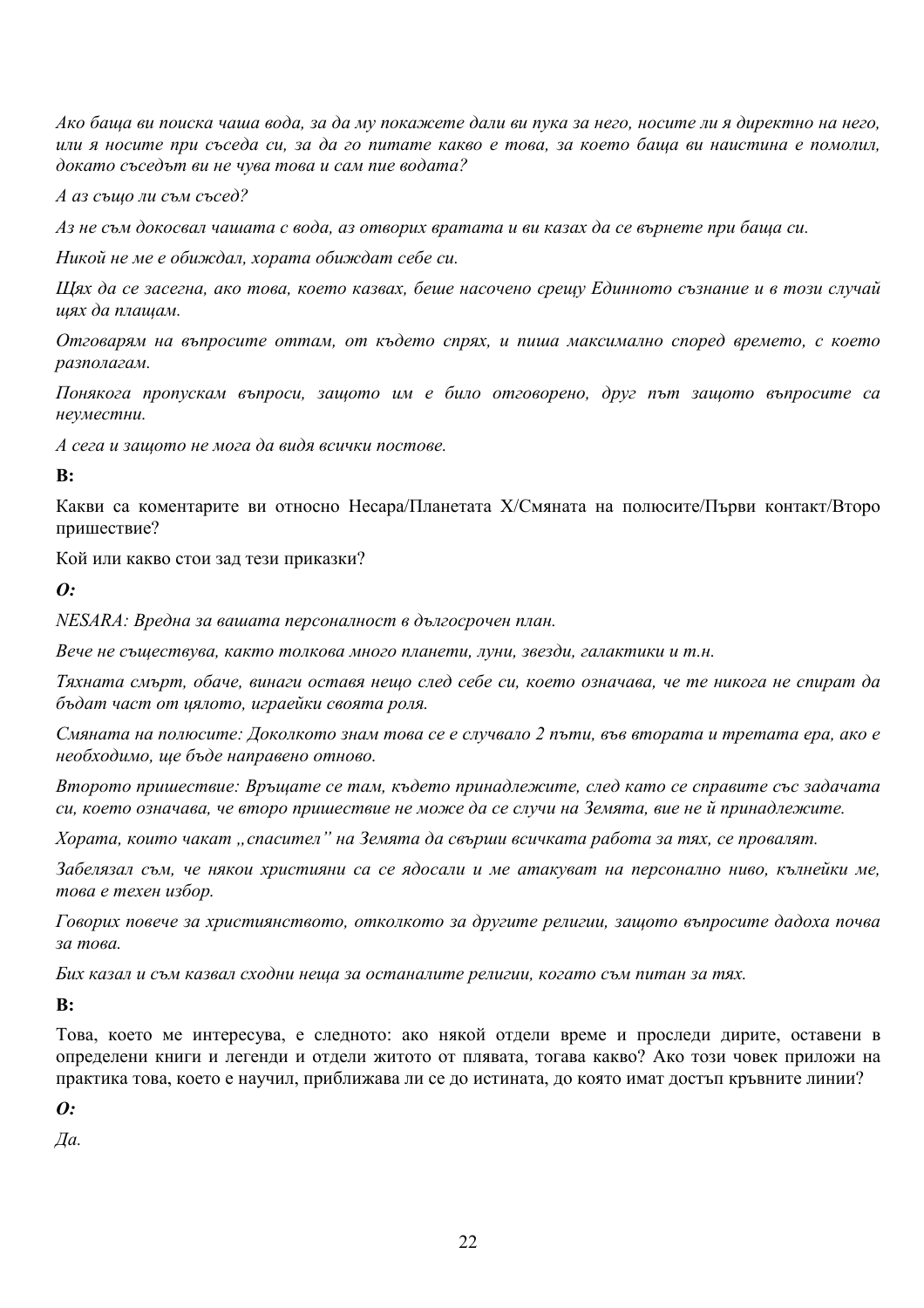Отново, кръвната линия е важна само по отношение властването над хората, тя не е свързана със специални сили, които правят някого по-осъзнат, въпреки че знанието е спускано отгоре, така че се създава такова впечатление.

Но това знание не е скрито, истината не може да бъде скрита, то иска да бъде известно на вас, придавайки смисъл на всеки момент от живота ви.

Това е причината, поради която то се осигурява чрез властвашите, придружено с изврашения и лъжливи добавки. За да ви обърка и да ви накара да приемете последното.

Няма нито една написана книга, която съдържа истината и само истината.

Отсейте я и живейте съгласно нея, въплътете я във всеки аспект от живота си... това е найтрудната част за хората, да стоят над физическия/материалния свят, докато са в тяло, диктувашо обратното.

 $\mathbf{R}$ :

Колко близо ло истината са писанията на Нийл Лоналл Уолш в неговата серия "Разговори с Бога"?

Свързани ли сте по някакъв начин с птичата раса, спомената в книгите Starseed Millenium на Кен Кери?

Има ли истина в писанията на Шелдън Нидъл от http://www.paoweb.com/?

 $\boldsymbol{\theta}$ :

Индианците успешно са съхранили знанието си, но в днешни дни (и целия 20-и век) то е представяно под формата на изопачена мода.

#### Интеграцията "работи".

Относно споменатите автори, както казах по-рано, не е във ваш интерес да допускате човешка намеса/посредничество между вас и Вселенското.

Те може да кажат определени неща, които са верни, но никога няма да е цялата истина.

#### $B:$

Никой на тази планета няма силата да "освободи" никой от нас. Никой извън тази планета не вижда причина да го прави. Вселенският закон очаква от нас сами да се освободим, индивидуално. Няма да има "масово въздигане", "масово просветление" и "ние хората" сме измамени от "ние хората" да удължим присъдата си тук. Можем да стоим на това място вечно, ако това е нашият избор, и ако сме създали система от вярвания, която ни позволява да го направим.

 $\boldsymbol{0}$ :

Ще оставя настрана изреченията "Никой на тази планета няма силата да "освободи" никой от нас" и "(ако има такова нешо)".

Относно първото изречение, имаше време, когато съществуваха създания, способни да го направят, но това не беше тяхна задача.

Вселенският източник Е... няма "чакане", "искане" и т.н.

Вие сте на пътят, другият пост показа това, също, но животът е важна част от задачата.

 $\mathbf{R}$ 

И според Вселенския закон, Христос беше изпратен тук, за да поправи нещата.

 $\boldsymbol{\theta}$ :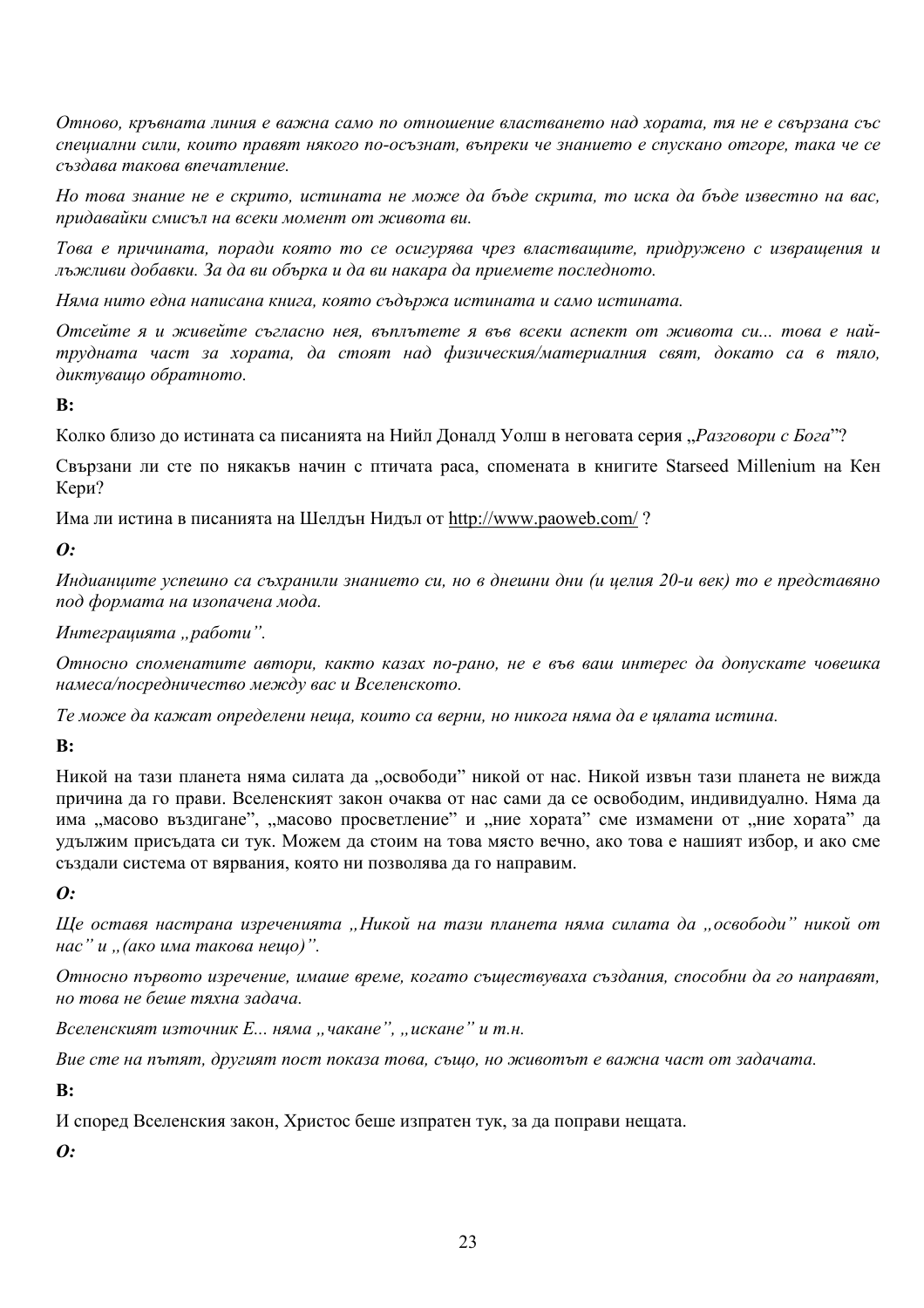Да, но Христос не се въплати в тялото на човек, наречен Исус от Назарет, 2014 години по-рано на 20-ти март, близо 2 часа преди изгрева (което е тайният част на рождението на вашият "Божи  $cuH$ ").

Христос (който има различно име, но аз ще използвам това тук) се появи веднъж, само веднъж и това беше в друга ера, която не е дори близка до тази, в която е живял Исус от Назарет.

Знаете ли кой държи познанието за истинския Христос?

И знаете ли кой държи живо познанието за фалшивия христос(и)?

Обратното на каквото си мислите.

 $\mathbf{R}$ :

Защо всички от елита почитат луцифер измамника?

 $\boldsymbol{\theta}$ :

Милиарди хора на тази планета са роби на техните собствени материални/физически/ментални желания, всички те от елита ли са?

 $\mathbf{R}$ :

Има ли в момента вражда между фамилиите на "по-висшите създания"?

 $\boldsymbol{0}$ :

По-висшите същества не са във физически тела, те нямат "вражди", те не са под контрола на тази реалност, следователно не могат да страдат от това.

Въпросът ви касае човешките кръвни линии и аз смятам, че е твърде очевидно от това, което съм написал досега, какъв е отговорът на въпроса ви... те винаги са били част от тези, които не изпълняват дълга си.

Аз съм от малцинството.

Хората не виждат разлика между фракциите.

#### $\mathbf{R}$

Червените Китайци си отмъщават за HAARP-овия супер тайфун Рита \*\*Око за око\*\*

Какво ще кажете за това???

 $\boldsymbol{0}$ :

Не обръщайте внимание на "световните събития", те всички са дирижирани, за да ви накарат да им обърнете внимание.

Усилията, над които трябва да съсредоточите вниманието си, са на персонално ниво.

#### Коментар на Посветения:

Charlane

Отчитайки написаното от вас мога да ви кажа:

1. Не се държите/говорите като някой от това родословие, което е добре, защото те игнорираха своите задачи.

Това означава, че подсъзнателно сте откачили себе си от това родословие (въпреки че съзнателно може и да не сте го направили, това е важно да го разберете).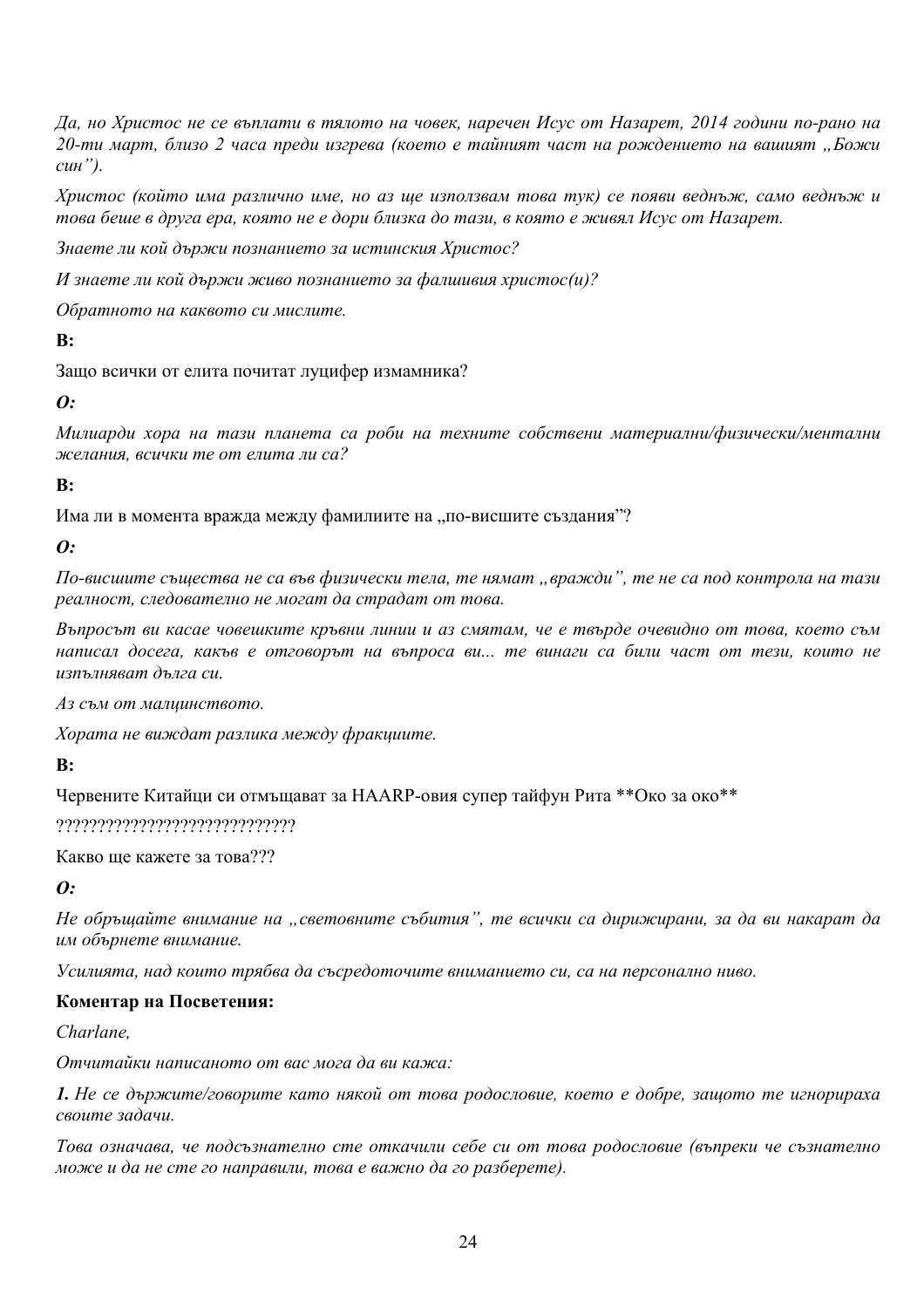Преминали сте определено ниво, което мисля, че аз също преминах преди близо 11 години.

2. Постигането на успехи в определени области не се дължи само на гените, те имат малко поразлична цел.

Става дума за това, което споменах по-нагоре.

Il vecchio sentiero è vicino \*Старият път е наблизо\*

#### Коментар от Посветения:

Oazaki / Hiko Seijuro / AikiMei,

Преди да приемете определено знание, трябва да изследвате откъде идва то.

Знаете ли откъде идва "знанието", което току-що написахте, кога е било открито, как и от ръцете на кого?

По-важно, кой е контролирал ръцете, които са го документирали?

Казвам това с най-добри намерения.

Ако го знаехте, нямаше да поствате в този маниер.

Разследвайте корените на това, което казахте и разберете сами, за ваше собствено добро е. Знанието не се появява просто така от нищото, то е спускано, винаги... без изключения.

 $\mathbf{R}$ :

И така, вие сте част от "Елитна фамилия", която презираме и същевременно никой не е чувал за нея?

Защо ще презираме някой(и), когото не познаваме?

Защо ви презираме?

Знаем ли изобщо, че презираме вашата фамилия?

Или става дума за това, което знаете относно нещата, ежедневно консумирани от нас и че бихме ви презирали, ако знаехме истината за тях?

 $\overline{M}$ 

Ако тези, на които знаем имената не са "истински кръвни линии" и вие казвате, че сте член на елитна фамилия, която презираме, тогава вие намеквате, че ви познаваме, което е условие да ви презираме. Как може това да е факт, ако "истинските кръвни линии" са имена и лица, които не познаваме? Или може би презираме повече вашата същност, може би позицията, която заемате в живота спрямо нас?

И ако е така, тогава всички хора ли ви презират или само тези, които не познават или не разбират истинската ви съшност?

#### $\boldsymbol{\theta}$ :

Отговарям на това за последно.

Става дума за неразбиране по отношение на това кой управлява.

Определенията, които се използват, не се отнасят за моята фамилия, въпреки че тя е част от управляващите.

Погрешното схващане за природата на хората на върха и погрешното схващане за дейността води до въздействие върху живота на хората... И отново, контролът е във ваши ръце.

Не може някой да презира друг, зашото този някой не разбира материята и все пак точно това се случва.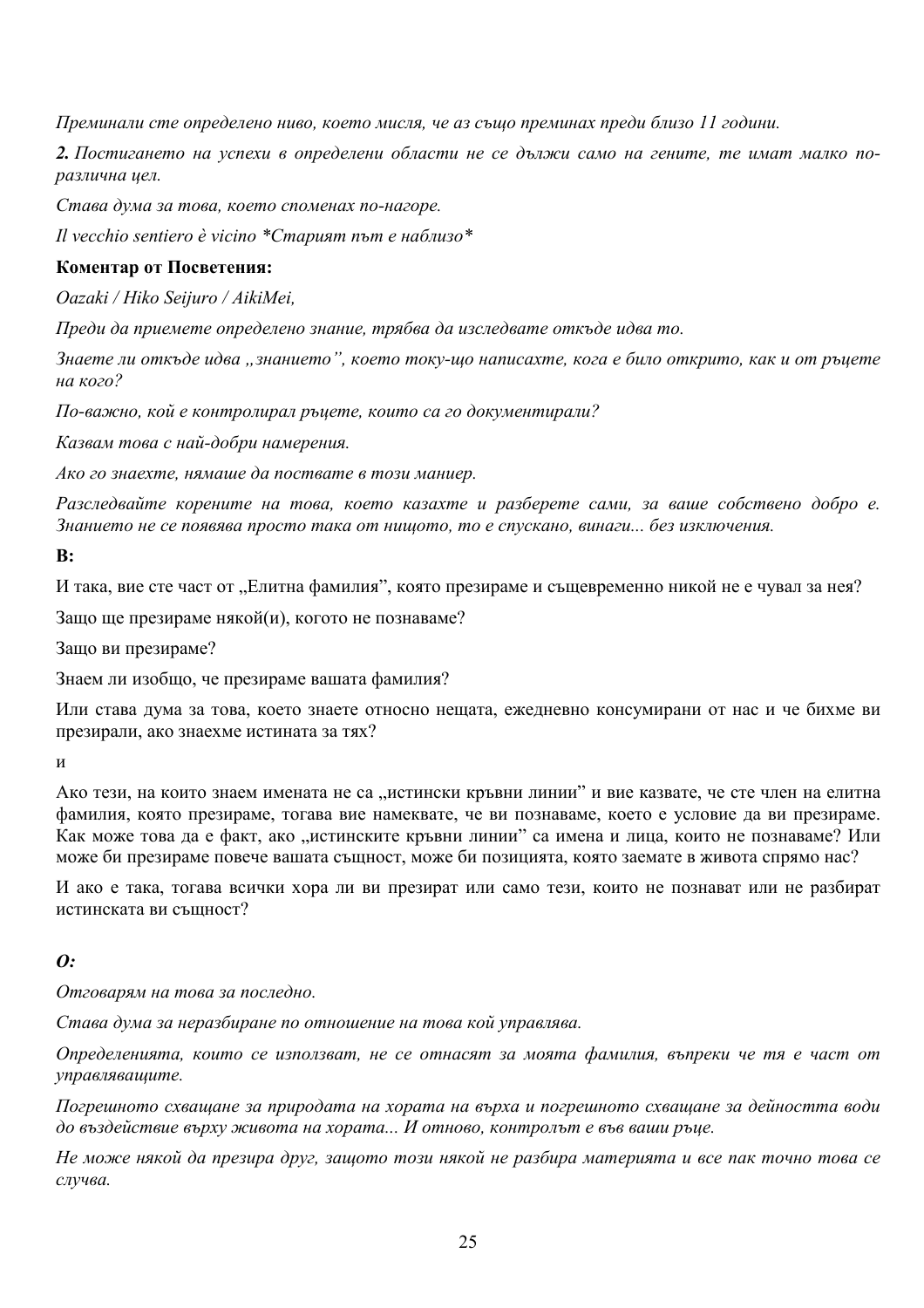Погрешна мишена, похабена енергия.

 $\mathbf{R}$ :

Пред кого или пред какво отговаря "елитът"?

 $\boldsymbol{\theta}$ :

Всеки отговаря пред единното съзнание.

#### Коментар на Посветения:

BTN nli.

Отговарянето на определени въпроси или разглеждането на определени проблеми ще има обратния ефект на това което е необходимо да постигнете, няма да ви бъде от полза.

Омар, който беше до него на смъртния му одър, но отрече, че смъртта му е настъплиа (печелейки време), и един човек, близък с Абу Бакр, убедил го в убежденията (речта) на Омар, когато се завърнал от Медина... въпреки това съпругата е по-важна.

Но вече няма значение, това е минало.

Не използвам e-mail и моето присъствие тук ще приключи до дни.

 $\mathbf{R}$ 

Имате ли някаква връзка с Ануннаките, за които шумерците споменават? Колко близо до истината е книгата "Илюминатус! Трилогията: Окото в пирамидата, Златната ябълка, Левиатан", от Робърт Ший и Робърт Уилсън?

Наистина ли Морони, който е споменаван в Книгата за мормоните, е извънземен – плеядианец; и дали такива същества все още си взаимодействат с човечеството в наши дни?

 $\boldsymbol{0}$ :

Те вече не са тук, това беше в друга ера.

Тяхното познание не беше тяхно, знанието е винаги спускано, това е причината сега то да е налично.

*Не съм ги чел*  $(?)$ .

Ако получават одобрението на критиката и са упорито лансирани, знаете за какво става въпрос.

Може да съдържат някои истини, но те ще са обградени с море от извращения.

Никой не казва, че авторите правят това умишлено, между другото.

Някои да (тези, които обичат известността и възхвалите, тези, "продали душата си"), някои не и тези, които го правят биват забелязани и лансирани.

Нищо не е по-лесно от това да създадеш бестселър/хитов албум/филмов сценарий, ако знаеш какъв е планът на промоутърите.

Мормоните са като другите религиозни хора, контролирани от тези, които контролират техните "пророци/божи синове/ангели/светци и т.н."

В тази реалност душа, която е била веднъж във физическо тяло, не може да стане ангел, душата не може да се трансформира по този начин, заявявам това категорично.

Въпреки това се твърди, че мормоните са преродени като ангели в тази реалност.

Мормоните имат ядро от истина (както другите религии), така че четенето на текстовете няма да ви навреди, стига да сте предпазливи.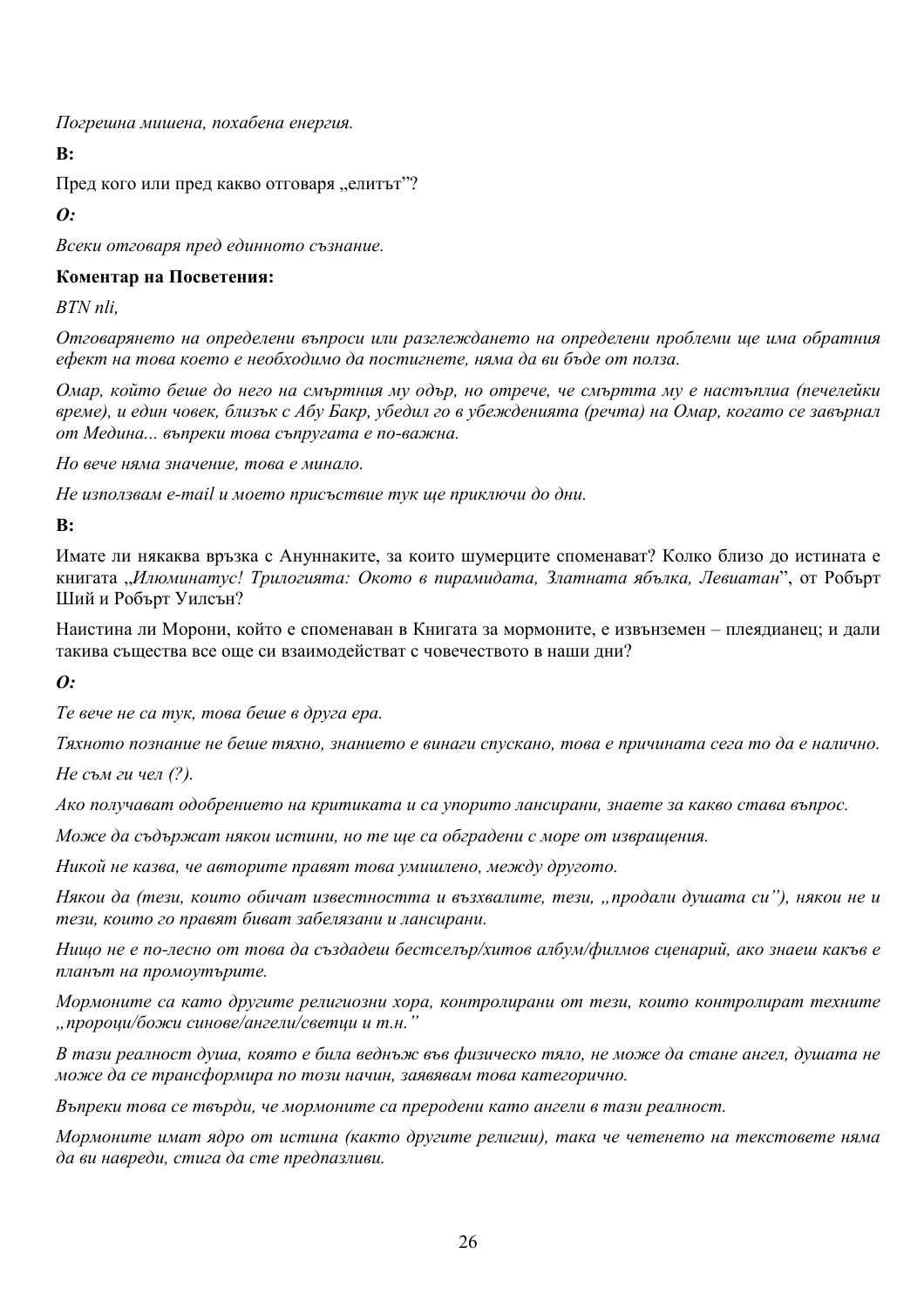#### $B:$

Кои са храните и т.н., които се използват, за да ни контролират? Има ли нещо, което трябва и не трябва да консумираме, което ще ни помогне да видим реалността по-ясно? В какво се състои "въздържанието"? Дали представлява умереност във всичко, или е нещо повече от това?

 $\boldsymbol{\Omega}$ :

Вижте по-горе по въпроса с храната.

Това е част от манипулацията, използвана е в комбинация с 6 други метода за контрол над всекидневния живот.

Ако "изтриете" няколко от живота си или поне се излагате в по-малка степен на тях, ефектът ще намалее драстично, но това не е каквото ще ви направи по-самоосъзнат.

Тези методи са използвани, за да понижат качеството на живота ви.

Те са взаимно свързани.

Memodume ca:

1. Храна и напитки

2. Лекарства, "Грижа за здравето" (в това число витамини)

3. Електромагнитни вълни (в това число компютърът и GSM-ът ви, домашната електрическа мрежа, всичко, съдържащо чипове)

4. Медии, били те ТВ, радио, вестници, списания, интернет (пай-очевидният метод и все пак найзаробвашият)

5. Музика, звуци (различен от медиите метод, използван по различен начин, макар и през повечето време чрез медиите)

6. Замърсяване на въздуха

7. Образователна система (в това число известна литература, повечето от която е опорочена, било то в областта на историята, психологията, метапсихологията, "философията", изкуството, науката, поезията, религията, дори приказките, разказвани на малките деца).

Политиците вземат тези методи и ви бомбардират с тях всеки ден.

Правилото е:

Ако е лансирано/възхвалявано/одобрявано/с положителни критики/безплатно, бъдете много внимателни.

Било то храна, лекарства, нов технологичен продукт, "артист", политик, музикант, книга, шоу, напитка и т.н.

Някои от тези т.нар. "издържали теста на времето" произведения не са създадени без причина.

Проблем е, че ако сте прекалено мнителни, може да пропуснете някои от бисерите, които са внимателно спуснати от някого измежду инструментите за манипулация.

Има и няколко други методи (общности/култове/секти, хора, охраняващи се едни други и т.н.), но горните 6 са ядрото, лансирано от времето на Френската "Революция".

Въздържание: Съзнателна форма на ограничаване, базирана на самопознанието, целяща постигане на вътрешна душевна подреденост.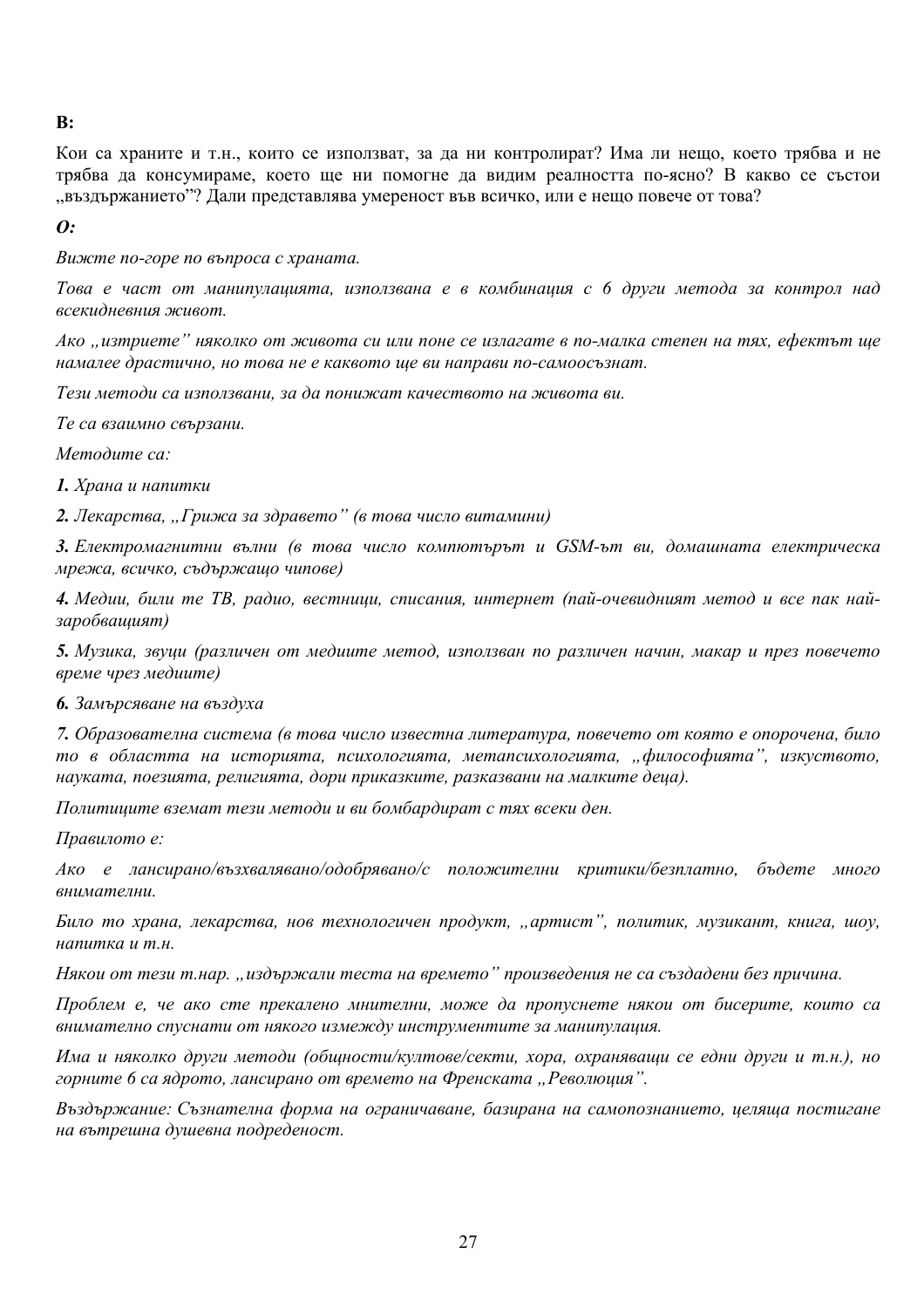Подтискането на емоциите/копнежите/страстите/енергиите не означава отстраняването им (това ще ви навреди, внимавайте), а канализирането им за работа върху по-висши дейности, след като бъдат внимателно укротени.

Всичко това води до по-прост и спокоен живот, изпълнен с дарове, защото се превръщате в свой абсолютен господар, отнемайки тази функция на емоциите/копнежите/страстите, диктуващи ви как да действате.

Едновременно с този поиес ше бъдете пречистени и готови да бъдете просветени от Всемирния разум.

#### $\mathbf{R}$ :

1. Имате ли приятели извън кръвните линии, с които се срещате?

2. Чувствате ли омраза, съпричастие или разкаяние?

#### $\boldsymbol{\theta}$ :

1. Да, но не е полезно да познаваш много хора.

2. Тялото ви принуждава да изпитвате тези и всички други емоции, заедно с желания и страсти, за да ви объркат, да ви накарат да забравите себе си и да станете оглупяла версия на себе си.

Те имат своя фундамент в този материален/физически свят.

Колкото повече им позволявате да бъдат ваши господари, толкова по-силно ще се закотвяте към този свят, което е обратното на вашата задача; и все пак не ги мразете, уважавайте ги.

Аз ги канализирам към места, където могат да бъдат използвани за нещо полезно.

 $\mathbf{R}$ :

Как човек може да се свърже повторно във вселенския източник? Как може да се издигне над този затвор?

#### $\boldsymbol{\theta}$ :

Считам, че днешните ми отговори обхващат този въпрос, а ако не е така, питайте отново, ще отговоря утре.

#### $\mathbf{R}$ :

Не казвам, че всеки от нас Е Бог, върховният източник, а че ние играем ролята на СВОЙ собствен Бог заради факта, че ние СЪЗДАВАМЕ собствената си реалност!

Какво ше кажете?

#### $\boldsymbol{\theta}$ :

Вие частично описахте свободната воля и впечатлението, което тя устава у вас, нищо повече или по-малко.

Също така думата "любов" съдържа много капани, особено като се има предвид начина, по който я използвате.

#### $\mathbf{R}$

Ве: земята е затвор... Да не би да имате предвид Светлината, хваната в капана на материята? Ако да, тогава започвам да разбирам всичко, за което намеквате.

#### $\boldsymbol{\theta}$ :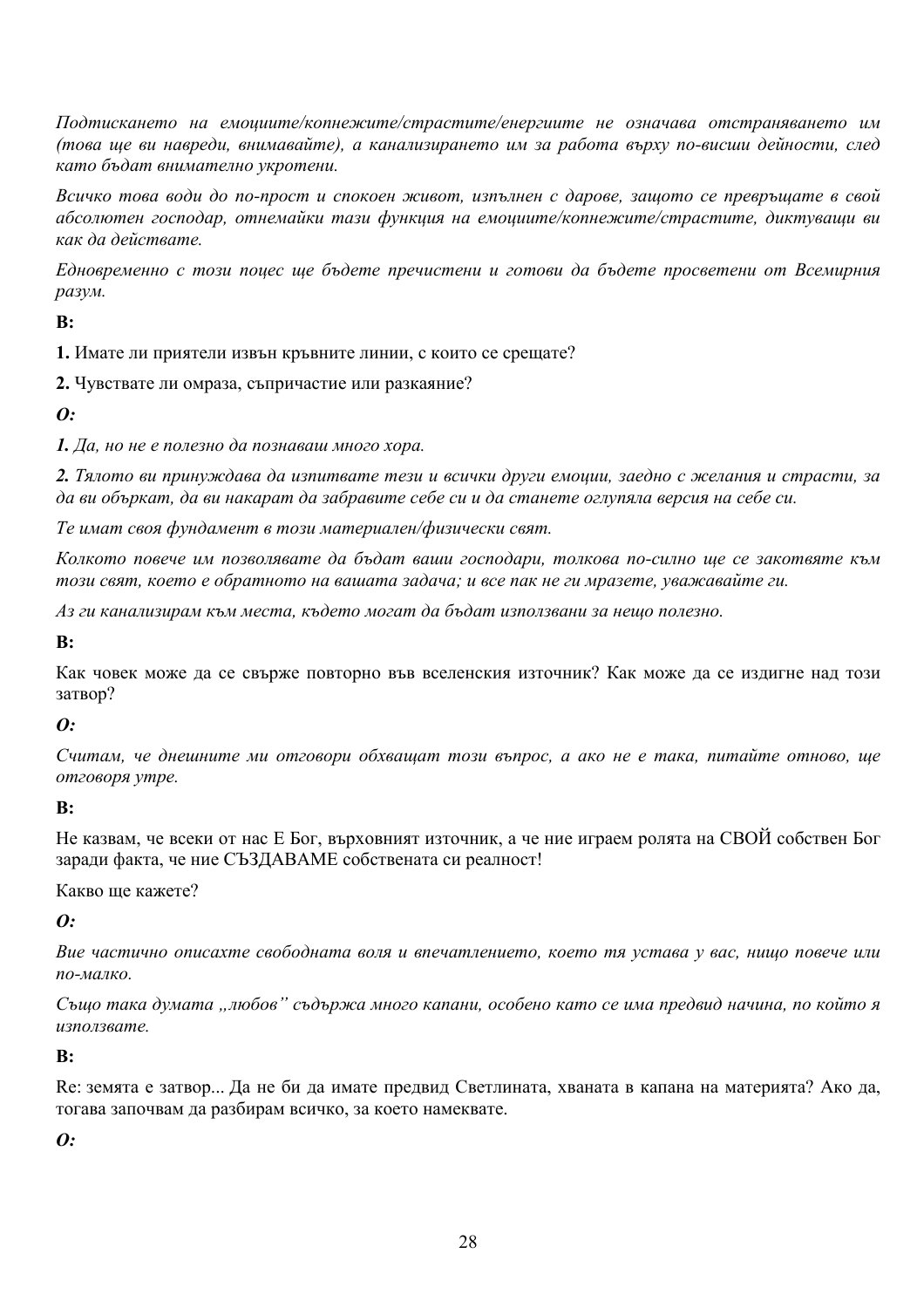Хваната в капан би било погрешно да се каже, зашото това би означавало, че Вселенското има лоши намерения.

#### Коментар на посветения:

 $3n\frac{3}{r}$ .

Някои от нещата, които описахте, са директно свързани с енергиите на Всемирния разум.

Както казах, всеки може да получи тези енергии.

Ако можете да ги използвате това означава, че сте на по-високо равнище от останалите, но въпреки това внимавайте как ги използвате, те не са ваши, не и в тази реалност.

Смятам, че 2 ритуала ше ви подготвят и ше ви позволят да видите какви наистина са те, но когато времето настъпи, ще бъдете направлявани, за да ги достигнете.

 $\mathbf{R}$ :

Те включват шейха в пустинята, когото Исус е срещнал по време на пътуванията си и от когото е получил благословия?

Знаете ли нешо за това?

 $\boldsymbol{\theta}$ 

Знам че някои хора, които Исус от Назарет се е "случвало да срешне", са били посветени. Тримата крале, които се падат първите след неговото раждане, бяха всъщност 5, но 2 присъстващи в сянка (числото 3 в случая изпълнява символична роля, както много други неша, четете внимателно).

Даровете бяха символични артефакти (някои древни), които чрез ритуали да го въведат в избрана задача, заради която му беше необходимо да пътува до определени места.

Казах няколко пъти и ще повторя за последен, че той не беше истинският Христос, той беше направен да изглежда като него чрез направляване през целия му живот, от раждането до смъртта и след това документирането на неговото слово (това документиране започна много преди смъртта му, макар и пренаписано отново на по-късен етап).

Петимата крале също бяха на разпъването му на кръст и Исус от Назарет знаеше, че би реагирал различно, ако не бяха там.

Исус от Назарет беше винаги наясно, че е направляван от тях, в действителност понякога той самият търсеше активно тях и други посветени.

На два пъти се отказа, но беше направляван да се върне обратно.

 $\mathbf{R}$ 

Елитът прави петрола да изглежда, че постоянно се възстановява, но всъщност го съхраняват. Ще съм благодарна да чуя мнението ви по този въпрос.

Candace Frieze

#### $\boldsymbol{\Omega}$ :

Има обаче някои фракции (над марионетките), отговорни за неразбирането, което повечето имат по този въпрос и което изразихте с предположението, че ресурсите се изчерпват.

Записките имат някои грешки.

1. Ануннаките са господари от друга ера, тях вече ги няма и са заменени от други.

След 10 000-15 000 години (да, Земята ще бъде още жива) хората ще намерят текстове, описващи управляващите в тази ера и ще мислят, че те все още управляват в тяхната.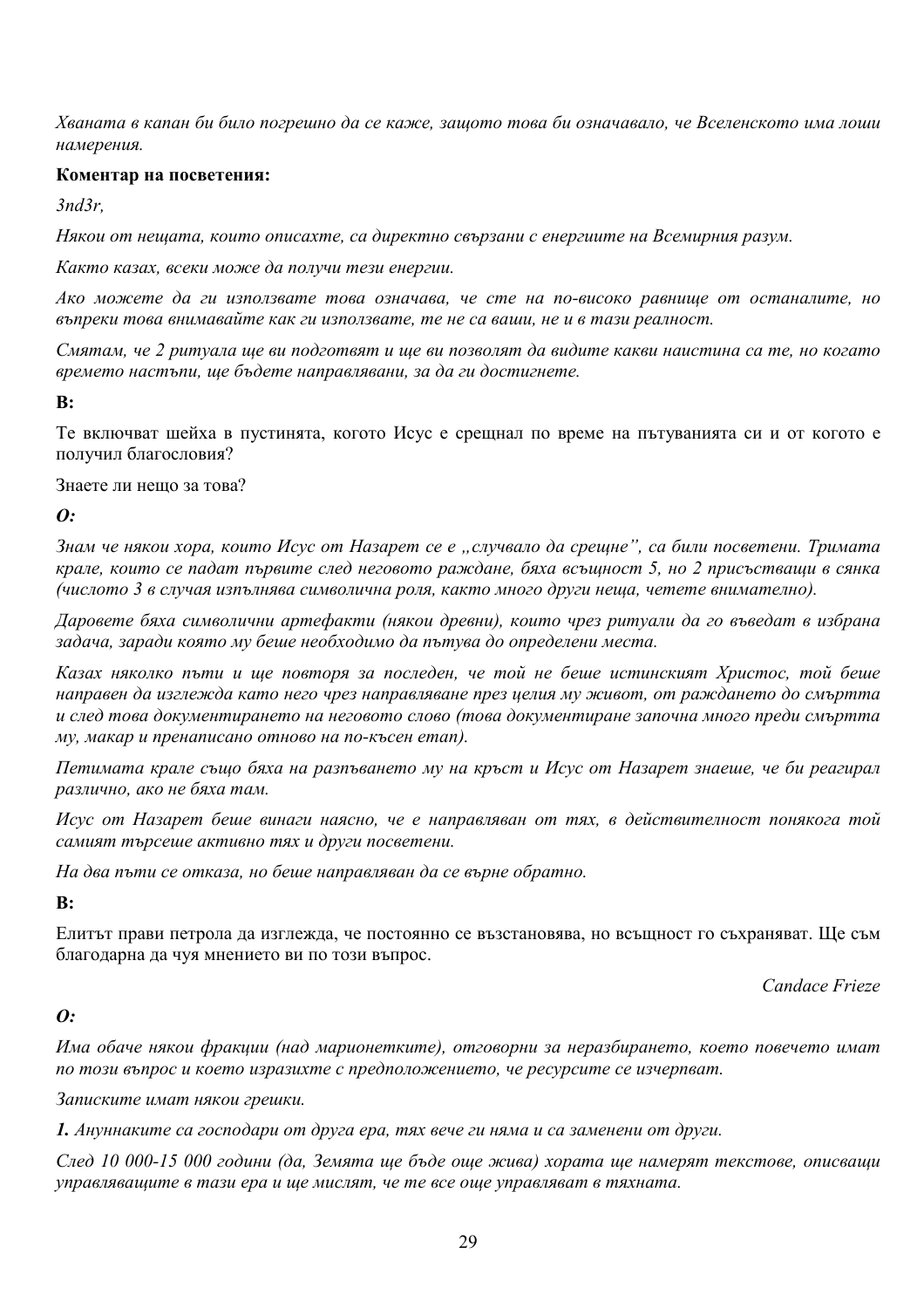В основната си част тези текстове са вече написани.

2. Ако написаното в този текст беше вярно, това щеше да означава, че в този момент на Земята "звездните приятели" и ангелите биха се бунтували срещу Вселенския закон на единното съзнание... което е недостойно дори да се предположи (Аз също трябва да бъда много внимателен как да артикулирам това, така че да не попадна също в капана).

Човекът, написал това, трябва да го преправи, иначе ше постигне обратното на желаното и ше повлече със себе си много души, възприели това.

Отново, не приемайте човешка намеса между вас и Вселенското.

3. Битката е на персонално ниво, това означава, че само вие можете да го направите, не чакайте  $...$ *cnacumenu*".

 $\mathbf{B}$ :

Моят единствен въпрос е: наистина ли е ТОЛКОВА просто? Няма да издавам това, което волно или неволно разкрихте... сега знам, че каквото казахте е истина: това не може ла бъле казано, трябва ла бъде открито.

Това ли е причината да има толкова много потайност? Не толкова защото тя е "само за елита", а зашото ако им бъле казана, вместо открита от самите тях, няма ла имат никакъв шанс за бягство?

 $\boldsymbol{\Omega}$ :

Истината иска да бъде познавана от вас, това е крайната и основна нейна иел, тя ви приканя към това във всеки един момент от живота ви. Тя е "Под носа ви".

Последният въпрос има "да" за отговор.

Ако сте я открили, благодарете на Вселенския закон, на никого/нищо друго.

Пътешествието тъкмо започна, дълъг път.

Може да се върна утре.

# 9/28/2005

#### Изявление на Посветения, който използва ново прокси:

**Test** 

 $\mathbf{R}$ :

1) Дали всичко това е тест, целящ да ни изпита дали имаме волята да продължим, или има сила, опитваша се да държи хората приспани? Сила, която не иска хората да бъдат "всичко, което могат да бълат"?

Ако е така, какъв е най-добрият начин да се справяме с това на практика?

 $\boldsymbol{\theta}$ :

Свързано е с операциите, които извършва физическото ви тяло и което се бунтува всеки път, когато се изкачите по-високо спрямо тази реалност.

Физическото тяло има задачата да ви позволи да изпитате тази реалност и всеки път, когато търсите друга, то се съпротивлява.

Това е негова задача, така че уважението и нежното отношение към него е най-добрият вариант.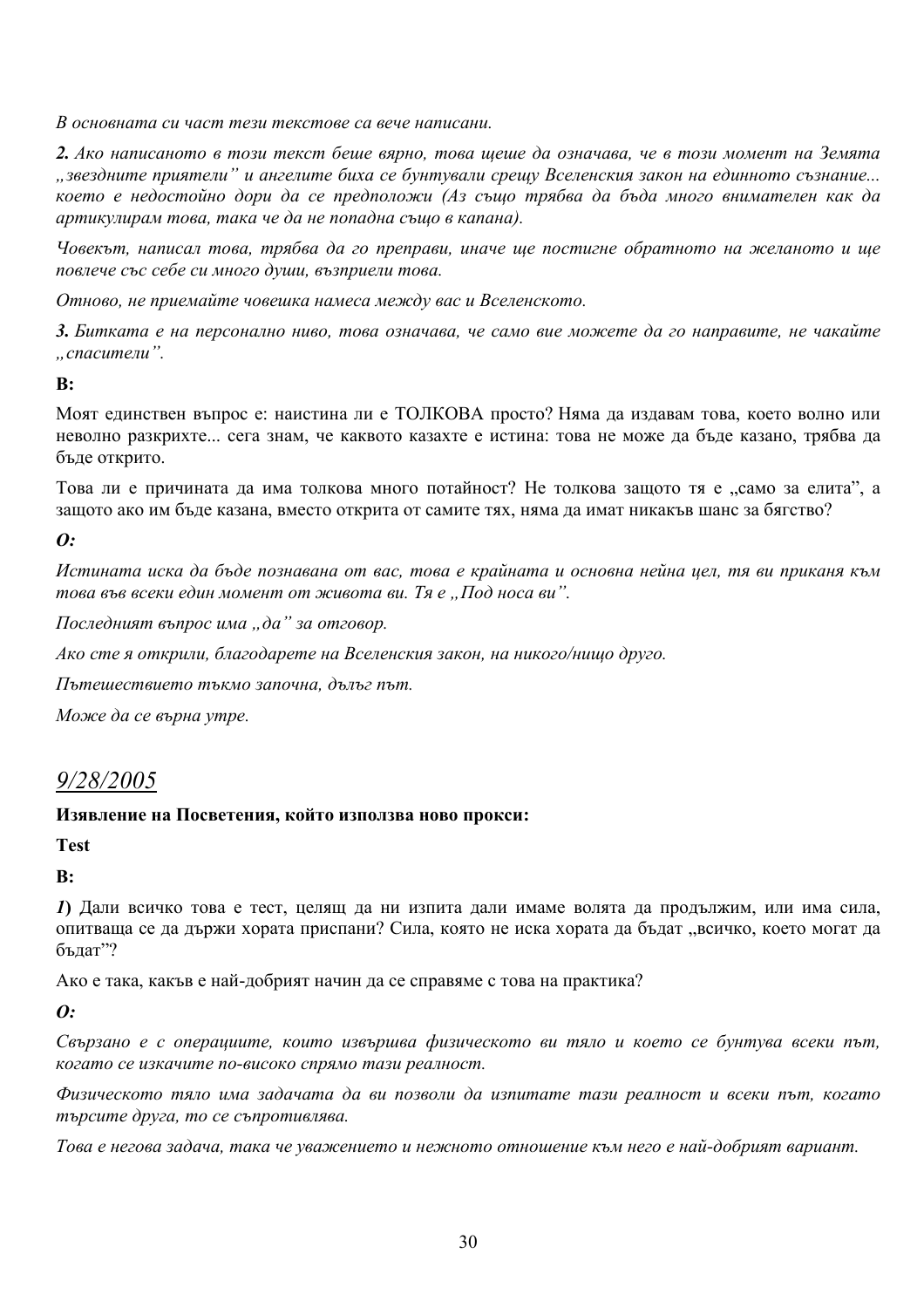Всички същества ще съпровождат мислите ви и ще опитват да ги отклонят, отново това е тяхна задача, покажете уважение и това ще бъде забелязано от тях.

Никога не гледайте на тях като на зли или злонамерени, те просто реагират на вашите действия.

Няма сила, която да не иска да бъдете такива, каквито наистина сте, обратното е вярно, но те също имат своите задължения, които трябва да изпълнят.

Това е свързано с материалната част от вас.

#### $\mathbf{R}$ :

Трябва ли да забравим всичко, което знаем? Трябва ли да изоставим собственото си Его и да възприемем изцяло различна парадигма? Това би било изключително трудно, след като ни е изграждало като личности през целия ни живот. Хмммммм...

#### $\boldsymbol{\theta}$ :

Съберете отново всичко, което сте знаели, омаловажете нещата, които са ви били казани, след като сте забравили миналото и се върнете.

#### $\mathbf{B}$ :

Какъв съвет бихте дали за отглеждането на дете на Земята?

#### $\boldsymbol{\theta}$ :

Аз нямам деца и няма да имам.

Първото нещо, което прави бебето, след като се роди, е да заплаче.

То прави това, защото душата е наясно в какво се е родила и е в състояние на отказ от приемане на реалността

(По-осъзнати сте за това какво и кои сте, когато/веднага след като се родите, отколкото сега).

Душата кара тялото да плаче, защото това е първият път, в който то се докосва до тази физическа реалност или зашото осъзнава, че се е завърнала чрез инкарнация, проваляйки се в предишен живот (както е при болшинството).

Душата сама по себе си не е тази, която плаче (тези функции са непознати за нея в оригиналната й форма), но импулсите, които подава на тялото, го карат да плаче.

То плаче "без причина" с дни, седмици, месеци, докато съзнанието не загуби силата си, било то по естествен начин или чрез влиянието на родителите, а в днешно време дори и вследствие на лекарства...

Това е моментът, в който човекът се ражда истински, след като забрави кой и откъде е, някои забравят по-бързо от други.

Този плач е различен от плача, който съществува няколко месеца по-късно.

Успокойте ги по време на този критичен за съзнанието период и го накарайте да знае, че Единното съзнание го е дарило с шанса за завръщане към мястото, на което принадлежи.

Това ше им даде тласък и ще окаже влияние за остатъка от живота им, подсъзнателно.

Времето на раждането е предопределено (както и това на смъртта), заедно със средата, родителите, обстоятелствата около раждането, здравето и т.н... нищо не е случайно.

Но по време на пубертета те се освобождават от определени връзки и ше бъдат изияло отговорни за своите действия, имайки свободна воля да водят живота, който искат и определяйки неговото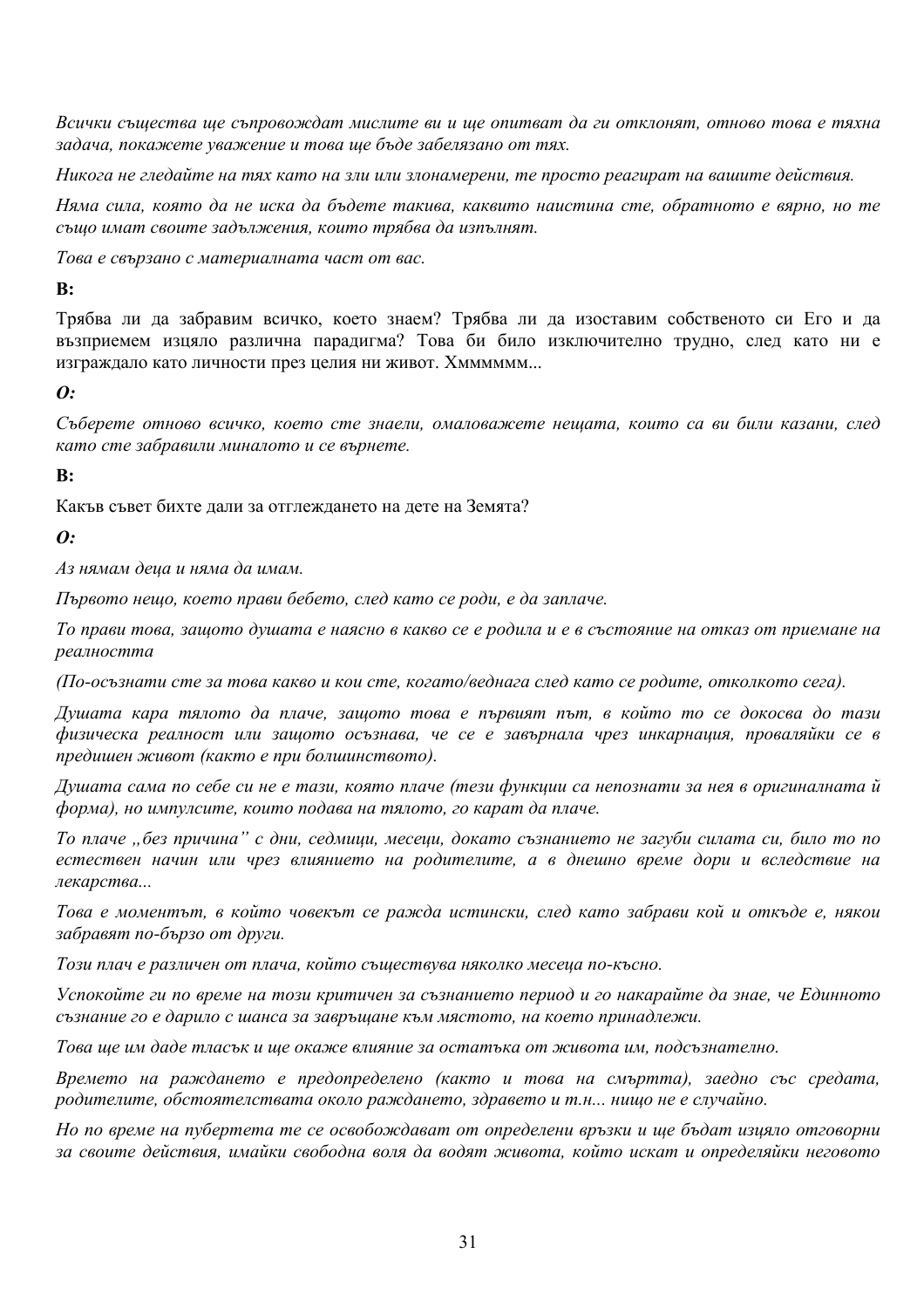качество... те могат дори да определяч начина, по който ще умрат чрез избора, който правят, но не могат да променят времето на смъртта.

Само няколко аспекта от техния живот ще бъде повлиян чрез инструментите, които родителите са им дали.

По-голямата част от живота на детето ще се базира на свободната воля, което няма да има почти нишо обшо с родителите, те са важни само в първте 5-6 години от живота на детето, така че това е и периодът, в който можете да направите най-много добро за него.

Използвайте интуицията си (не инстинкта, това са 2 различни неща).

Когато станете родител, вие сте възнаградени със способности (важни за израстването на детето), които са липсвали преди това, доверявайте им се.

Всяко дете е различно, реагира по различен начин, но накарайте го да почувства, че има нещо повече от това, което преживява, че има Справедлив източник, от който всичко/всички произтича с определена причина, така един ден децата ви ще се завърнат, след като осъзнаят задачата си на Земята.

Не им казвайте това наведнъж, а през годините и не им казвайте повече от това. Ако е направено по правилния начин те ще започнат да го търсят през остатъка от живота си, което е и тяхната задача.

Ако им го представите по натрапващ се начин (както правят религиозните), ще постигнете обратното.

Музикалните инструменти бяха спуснати в друга ера не без причина и тя не беше просто за да слушат хората това, което те свирят на тях.

Образование: първи метод за манипулация (изброих останалите).

Те ще бъдат манипулирани, но след пубертета ще имат важния шанс да заличат направеното до момента.

Те ше получават тези шансове и до края на живота си.

Не можете да спрете манипулацията, нито да предизвикате пробуждане, това зависи от детето и от начина, по който то отговаря на инструментите, които са му предоставени... Всемирният разум, воден от Вселенския закон, винаги е във връзка с детето ви, така че на него е предоставена възможността да се събуди във всеки един момент.

Зависи от него.

 $\mathbf{R}$ 

Какво знаете за напреднала раса, хората от която (и някои все още са) са почитани като Богове?

Разпознавате ли определени божества?

 $\boldsymbol{0}$ :

Има само една раса в настоящето, няма друга специална такава, която да е над другите, хората бъркат различни материи и времена.

Единното съзнание е почитано като това, което вие наричате "Бог".

Думата "Бог" е опорочен термин, тя предполага, че вие като човек бихте имали контрол над призовано по-висше същество (както по-рано, трябва да бъда внимателен как артикулирам, за да не попадна на свой ред в капана).

Бих казал не я използвайте, но това е ваш избор с произтичащите от него последствия.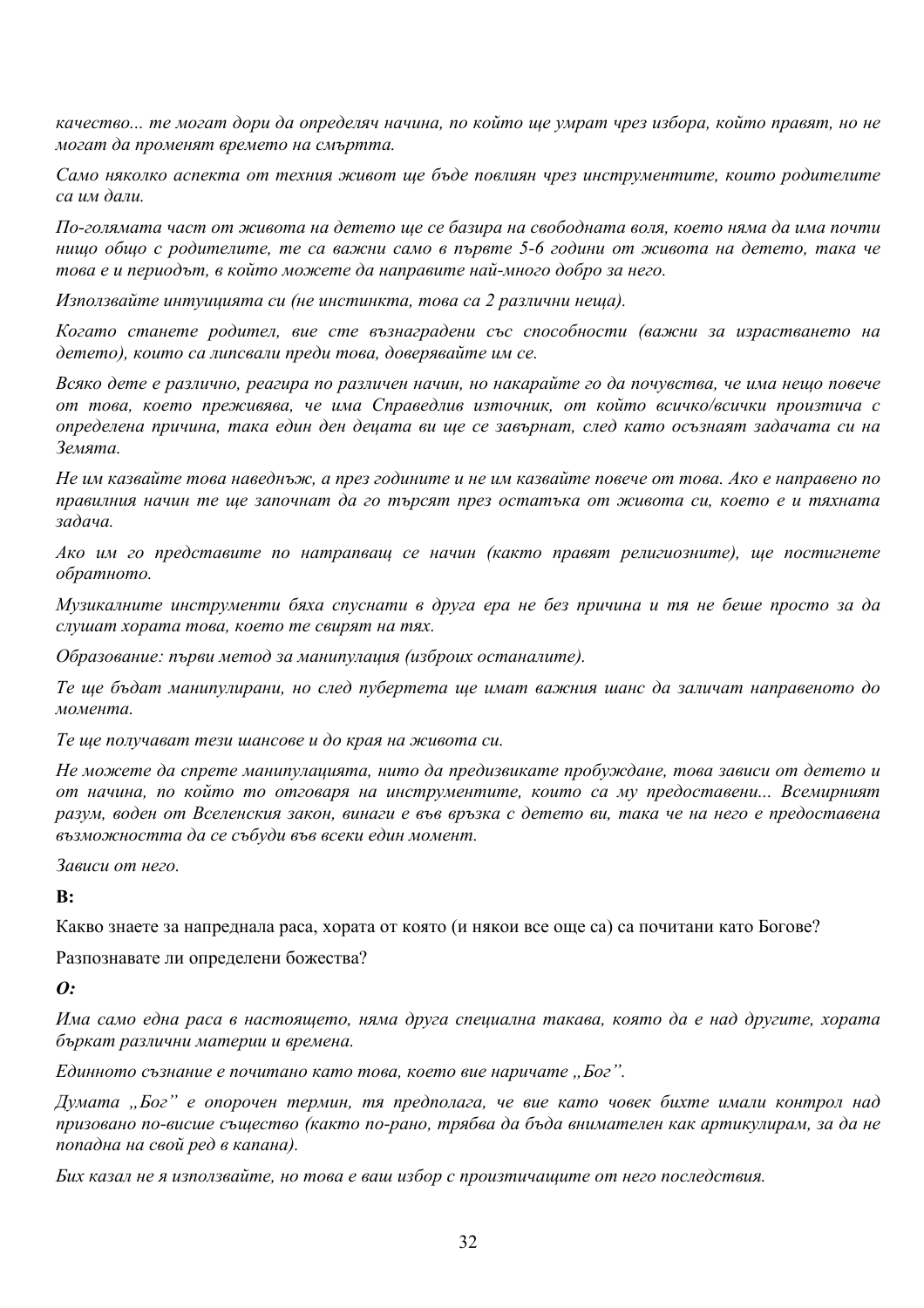Единното съзнание има много проявления/еманации/характеристики, изразени в йерархия от същества, които имат различни задачи, но действат заедно.

Всички са нетленни/нематериални, въпреки че някои могат да използват телата си по различен начин, някои чрез понижаване на вибрационните си честоти, което е всъщност отделяне на своя образ от себе си; могат да се появяват в материалния свят.

Всички са почитани като част от Единното съзнание, което създава доброто.

Вие хората почитате някои хора като "богове", били те "пророци", "звезди", спортисти, политици, актьори и т.н., което е отвратително.

 $B:$ 

Какво ядете? Какъв е произходът на тази храна?

 $\boldsymbol{\theta}$ :

Каквото природата осигурява директно.

Имам оранжерия, която ме снабдява с определени плодове/зеленчуии, растяши от незаразени посеви.

Имам някои здрави животни, които ме снабдяват с месо, яйца, мляко.

Получавам водата си от подземен извор.

За ваша информация, хляб може да бъде купуван от малки независими хлебарници, особено "чуждите", които не използват същите съставки като местните, не са напълно лишени от тях, но все пак са по-добър вариант.

Някои от храните/напитките, продавани в тези "чужди" магазини, ще са по-добри от тази, продавани в супермаркетите.

Това не е начинът, по който другите от семейството ми живеят, те имат "слуги", които ги снабдяват с необходимото за тях чрез продукти от собствените им фабрики/ферми и т.н.

 $\mathbf{B}$ :

Посветен, какво можете да ми кажете за Никола Тесла?

Смятате ли, че той успя/се провали в мисията си на Земята?

 $\boldsymbol{0}$ :

Всичкото познание е спуснато, това на Тесла също, това не са негови оригинални идеи.

Двама посветени му спуснаха знанието, знаейки би го използвал, за да придвижи плана (който тогава беше жив) за осъществяване на контрол над енергийните ресурси от определени кръвни линии и увеличаване на богатството им чрез "новите" технологии.

Тесла ги направи публични за погрешни хора и приключи всичко.

Умна личност, не толкова умен човек.

Посветените трябва да бъдат бдителни заради такъв тип събития.

 $\mathbf{B}$ :

Задават ли се някакви мащабни събития, които ще доведат до промяна в масовото съзнание и/или ще предефинират живота и начина на живот?

#### $\boldsymbol{\Omega}$ :

Не, не по този начин.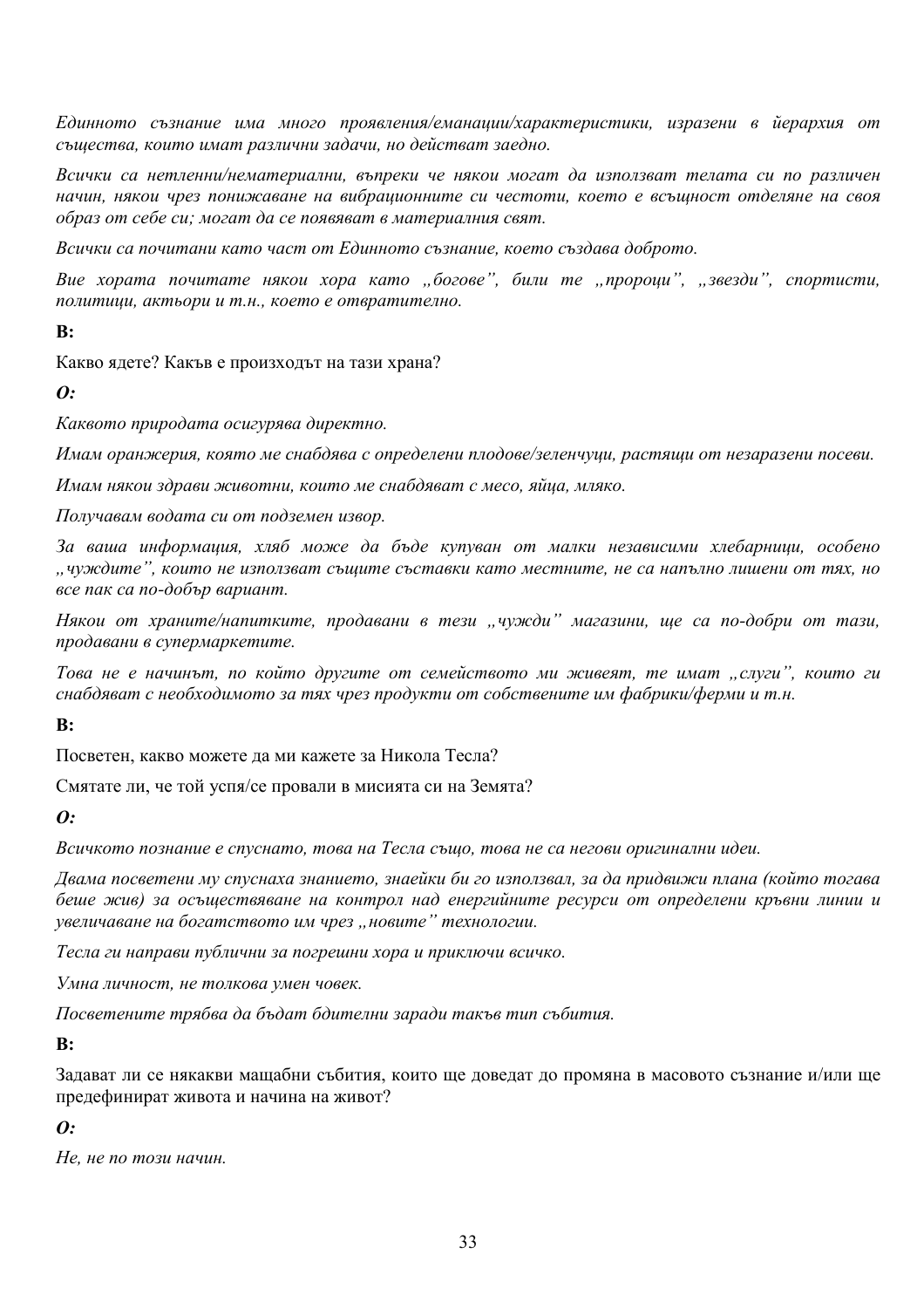Както споменах няколко пъти, това е на персонално ниво, което означава, че се осъвършенствате чрез инструментите, които са налични за вас, споменах няколко, доколкото ми е позволено.

Може да има събитие, което да измени цивилизацията (случвало се е много пъти в миналото), но то няма да има нищо общо с това, което вие споменахте.

Вашата задача спрямо Единното съзнание и самите вас остава същият, без значение какво се случва.

Не хабете енергия в чакане на събития, това само ще удължи престоя ви тук.

Ше добавя нещо, което може да прозвучи обратното на това, което казах, но четете внимателно:

Когато масите са накарани да повярват в нещо негативно, те могат да създадат това, което не искат, както е случаят например с "Новия Световен Ред", както хората го наричат.

Когато вярвате, че нещо се заформя, тогава то ще се заформи и теоритиците на конспирацията са основни играчи в помощ на това, бомбардирайки ви с "факти", според които нещо се заформя.

Заявявайки, че те ви контролират все повече, им осигурявате пълен контрол.

Така че хората, които се "пробуждат", за това са тези, които го създават. Визуализацията работи и по този начин.

Но повтарям, дори ако тези неша се случат, вашата задача спрямо Единното съзнание и вас остава непроменена.

#### $\mathbf{B}$ :

Били ли са отношенията между съпрузите при "по-висшите същества" компрометирани? Разделят ли се пътищата на двама, когато единият се отклони от пътя, защото отхвърля задълженията си?

Ако да, чия страна в спора заемате?

Вашият Бог самостоятелен ли е?

 $\boldsymbol{\theta}$ :

Отново, има объркване относно по-висшите същества и кръвните линии, били те кръвни линии или  $H\rho$ 

Висшите същества и душите са различни същности.

По-висшите същества не се въплащават в тела в тази ера (която продължава по-дълго, отколкото предполагате), те са нематериални, не преживяват този свят така, както ние,

Душите са материални, ние сме в това материално/физическо равнище и преживяваме неговите ниски честоти като реалност, въпреки че можем да се носим над него и да преживяваме и повисшата реалност.

Ще говоря за това накратко; вие не сте в тялото, а го съдържате/обгръщате, докато се намирате в друго, невидимо тяло, съдържащо елементи, сходни с Душата (което сте вие).

Това невидимо тяло е обвързано с физическия план (много е важно за вас да разберете това) и се свързва с видимото тяло чрез енергии, предавани от невидимото тяло към мозъка, сърцето и определени точки в гръбнака, по този начин ние (като Души) можем да контролираме тялото и функциите му, преживявайки тази реалност.

Душите са двойствени, което означава, че вие сте и някъде другаде, очакващ 2-те ви души да бъдат съединени в друга реалност.

Някои кръвни линии отказват да изпълняват задачите си, точно както правят хора извън кръвните линии, страдайки от произтичащите последствия.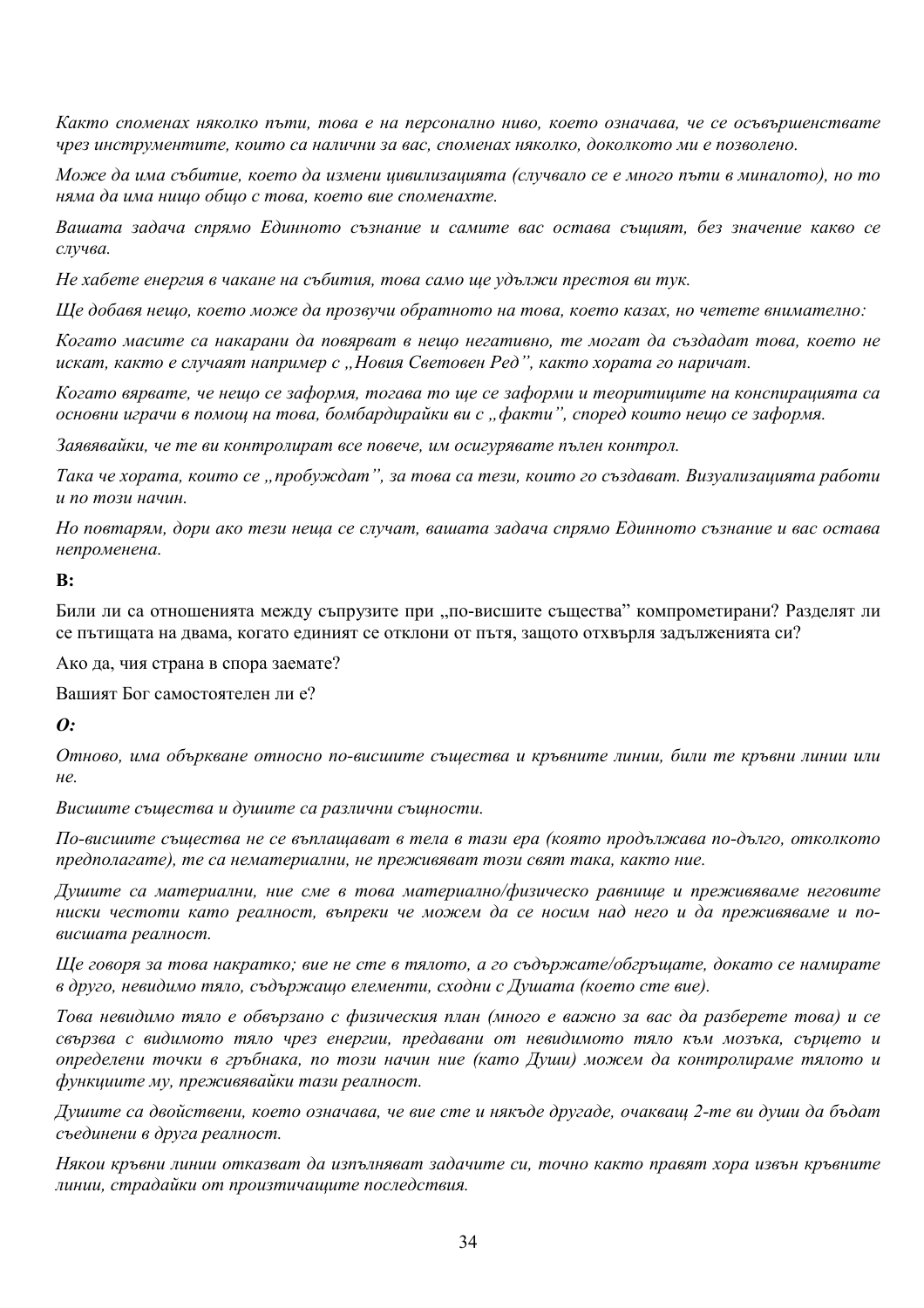Много кръвни линии също не осъзнават нещата.

"Пукнатината" не е където си мислите, че е, тя е на персонално ниво, което означава у мен и у вас също.

Аз съм от малцинство в моята фракция, което става все по-малобройно.

Обясних защо думата "Бог" не е използвана заради нейните капани в значението.

Единното съзнание е самостоятелно, чисто, Добро и определено това, което създава добро.

 $\mathbf{B}$ :

Посветен. Да не би да казвате, че "старите" пътища са били базирани на истината и са били правилни? Трябва ли да ги търсим и следваме?

Да бъдем в хармония с "Майката" сред нещата, които трябва да търсим ли е?

От какво Вселенският закон се интересува повече – от нашите сърца, или от нашите умове? Кое е посилно?

Ученията на Исус, свързани с любовта, важно послание, на което трябва да обърнем внимание ли са?

По-силни ли сме от вас на колективно ниво?

Дали сме закотвени тук заради нашата "греховна" природа или заради липсата на разбиране?

 $\boldsymbol{\Omega}$ :

Първите появи на знание са по-близо до истината, отколкото по-късните.

Мислете за вълните, образуващи се в езеро, когато хвърлите нешо вътре, колкото по-далече стигат те от мястото, толкова по-слаби са, накрая изчезват напълно.

4 000 години е относително скоро в тази ера.

Грешни преводи, грешни интерпретации/прибавяния, както и заличавания; ще ви заблудят.

Следователно търсете Вселенския Разум, който ще ви помогне да получите истините, а по-късно и директно да ги използвате.

Бъдете в хармония с всичко, което Вселенският закон ни предоставя, то е създадено, за да осъществи нашето завръщане, без да го интерпретираме с човешки термини.

Вселенското съзнание Е, няма "заинтересованост", "искане" и т.н., въпреки че неговите еманации/проявления/характеристики може да действат съгласно него.

Ние нямаме разум, ние можем да си взаимодействаме с него, което би ни позволило да станем едно ияло с него.

Да имате нещо означава да го притежавате, да го притежавате означава да го владеете или поне да го контролирате... ние не владеем Разума, нито го контролираме.

Повечето бъркат използването на интелекта с притежаването на Разум, докато интелектът е просто действие, което ни е дарено от Разума.

Душата има различни същности, тя се състои от определени "части-обвивки", въпреки че е едно създание.

Една от тях може да бъде наречена Сърцето, това, което се свързва с извора на Живота, който ни поддържа живи, предоставен от Единното съзнание чрез неговите еманации.

Всяка същност е също толкова важна.

Четете това бавно: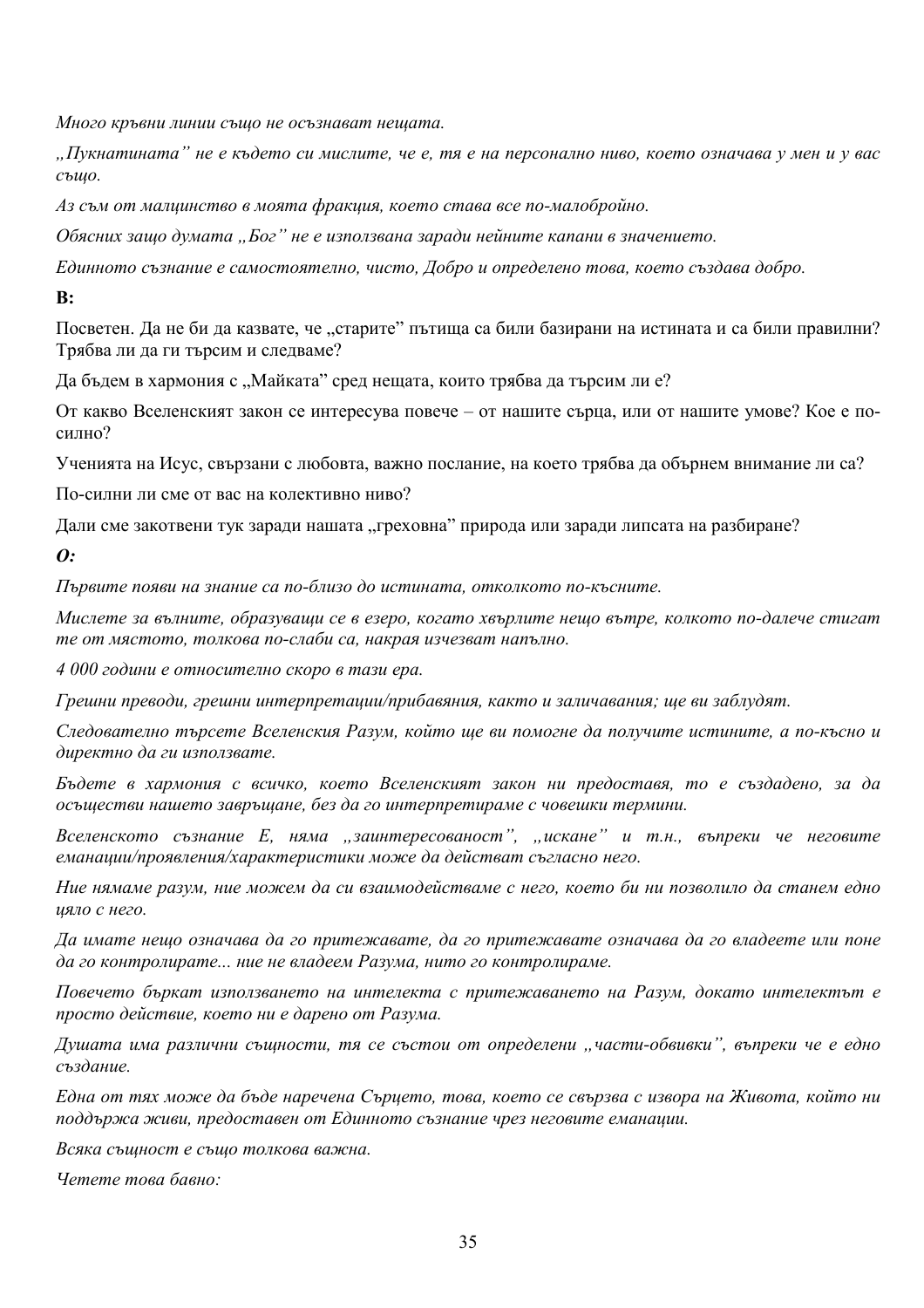Любовта не трябва да се разбира в смисъла, който хората влагат, това е нейна изопачена версия.

Ученията на истинският Христос не са ученията на Исус от Назарет, въпреки че последният е възприел много от тях.

Христос има различно име, но аз ще използвам този термин, защото това е, което е близко до хората.

Учението беше налице, отакто истинският Христос се разкри в друга ера. Исус от Назарет беше част от нашата ера.

Има разлика в начина, по който посланията се разпространяват в християнството и той е порочен.

Без появата на истинският Христос нямаше да знаем как да се завърнем към принципите Вселенския закон, който чрез силата на Всемирния разум ни позволява да се извисим и който ни беше разкрит от истинския Христос.

Къде сме, какво, кой, как, защо, кога, всичко е разкрито от него в съгласие с волята на Доброто съзнание и истинският Христос би трябвало да получи всичката почит.

Не, че има нужда от почитане, Висшите същества не се нуждаят от нас за нищо, докато сме представени в човешка форма, но това е начин да му покажете, че сте чувствителни към него.

Имате нужда от това разпознаване.

Вселенското може да направи един човек по-силен във всеки аспект, отколкото всички останали взети заедно.

Това, което ми е позволено да кажа е, че сте все още тук заради недостатъчното разбиране на нешата от ваша страна.

Не мислете в "Ние", а в "Аз".

"Ние" ще дойде по-късно, в друга реалност.

 $\mathbf{B}$ :

Ако "Христос" е дошъл от друга ера, защо се е провалил в мисията си?

 $\boldsymbol{\theta}$ 

Внимавайте какво казвате, вредите си.

Истинският Христос изпълни своя дълг напълно и успешно, сега е ваш ред.

Ако се провалите, не винете Вселенския Закон.

В земните измерения той е безукорен.

Когато получите слънчево изгаряне, вините ли слънцето, което осигурява живота на Земята и отвъд нея, или вините себе си за това, че сте лежали часове на плажа, без да си осигурите защита?

#### Изявление на Посветения:

Това е, този пост ше ми бъде последен.

Това беше благодарение на Вселенския закон, който е над моята фамилия и над когото и да било на Земята и отвъд нея.

Човечеството преминава през това, което е наредено от по-висши същества, разберете това.

Има две нежелани от мен тенденции, за които разбрах, че ми се случват.

Бих искал да остана по-дълго, въпреки че повечето области са вече покрити.